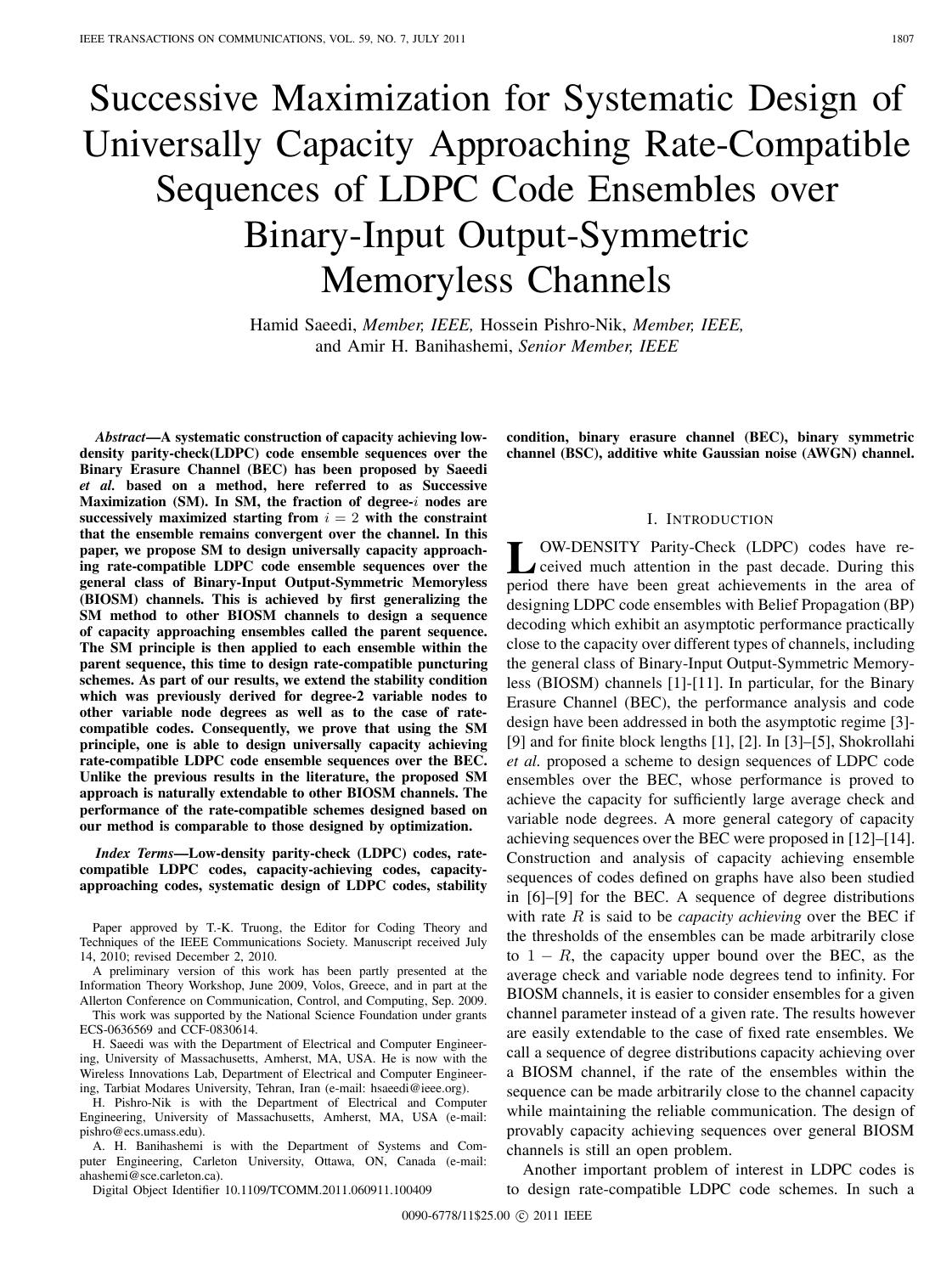scheme, starting from a given primary ensemble called the *parent code*, we are interested in obtaining a set of codes with higher transmission rates, which can provide reliable transmission when the channel condition improves, by puncturing the parent code. For rate-compatibility, the design must be such that for two consecutive rates, the code with the higher rate can be constructed by puncturing the code with the lower rate. Starting from a parent code with performance close to capacity, the important challenge in a rate-compatible design is to also keep the performance of the punctured codes close to the capacity. More specifically, if the parent code is chosen from a capacity achieving sequence, all punctured codes should be capacity achieving as average check node degree increases. To formulate the problem mathematically, imagine a parent code with rate  $R<sup>n</sup>$  from a capacity achieving sequence which can provide reliable transmission over a channel with parameter  $\theta^0$ . Our aim is to provide reliable transmission over a set of channels with parameters  $\theta^j$ ,  $j = 1, ..., J$ , while increasing the rate by puncturing the parent code in a ratecompatible fashion. For each  $\theta^j$ ,  $j = 1, ..., J$ , we need to choose a puncturing pattern that maximizes the corresponding reliable transmission rate  $R^{n,j}$ . Let  $c(\theta^j)$  denote the capacity of the channel with parameter  $\theta^j$ , and assume that  $\theta^i < \theta^j$ and  $c(\theta^i) > c(\theta^j)$  for  $i > j$ . We call a rate-compatible scheme *universally capacity achieving*, if  $\lim_{n\to\infty} R^{n,j} = c(\theta^j)$  for  $j = 1, \ldots, J$ . Analysis and design of rate-compatible LDPC codes have been addressed asymptotically in [15]-[19] and for finite block lengths in [20]-[23]. It is worth mentioning here that Raptor codes [24] can also achieve the capacity of the BEC at several rates but in a different framework than puncturing.

Unlike the BEC for which almost all aspects of conventional (unpunctured) and rate-compatible codes have been analytically investigated, for the general family of BIOSM channels, the contributions are mostly based on numerical methods and optimization. This usually provides little insight into the design method. In this respect, a fundamental open problem is to prove the existence of capacity achieving sequences of LDPC codes with BP decoding over BIOSM channels as well as to systematically construct such sequences. This can be seen as a sub-problem as well as a building block for the more general problem of designing universally capacity achieving rate-compatible LDPC coding schemes. In [10], it has been shown that capacity approaching LDPC codes over BIOSM channels can be designed using optimization<sup>1</sup>. A less complex optimization-based design method over the Binary-Input Additive White Gaussian Noise (BIAWGN) channel has been proposed in [25]. Several important analytical properties including the so-called stability condition have been proven for BIOSM channels in [10], [11]. For rate-compatible codes, it has been shown in [15], [17] that there is an upper bound on the puncturing ratio of LDPC codes over BIOSM channels, above which the code can not provide reliable transmission for any channel parameter. Moreover, it has been shown that

over the BEC, the random puncturing maintains the ratio of rate to capacity at the same value as that of the parent code. Several bounds on the performance of punctured LDPC codes have been derived in [19]. For the case of maximum-likelihood decoding, capacity achieving codes have been designed based on puncturing in [18]. Among the results on the optimizationbased design of rate-compatible codes over BIOSM channels, we can mention [16] for the asymptotic regime and [20]–[22] for finite block lengths.

In this paper, we systematically design sequences of universally capacity approaching rate-compatible LDPC code ensembles over BIOSM channels. We then provide some evidence suggesting that the designed sequences could in fact be universally capacity achieving. Starting from the unpunctured case, we extend some of the properties of capacity achieving sequences over the BEC [12], [13], to BIOSM channels. Among such properties, only the stability condition [10] has been shown to be extendable to BIOSM channels other than the BEC. We will analyze the case where the stability condition is satisfied with equality, i.e, the fraction of degree 2 edges  $(\lambda_2)$  is set equal to its upper bound, and show that this imposes an upper bound on the fraction of degree 3 edges  $(\lambda_3)$ . Using a similar approach for the other degrees, we propose *Successive Maximization* (SM) of  $\lambda_i$  values as a systematic approach to design a sequence of LDPC code ensembles with performance approaching the capacity as the average check node degree increases. For the rate-compatible LDPC codes over BIOSM channels, we first prove a property similar to the stability condition. We show that for a given parent code, there is an upper bound on the fraction of punctured degree-2 variable nodes  $(\Pi_2)$  above which the probability of error of the punctured code is bounded away from zero and below which the probability of error tends to zero if it is made sufficiently small. We then consider the special case of the BEC and show that similar upper bounds can be obtained for variable nodes of all degrees in addition to degree-2 nodes. Using such upper bounds, we prove that applying the SM principle results in a universally capacity achieving rate-compatible scheme over the BEC. Moreover, for such a scheme, if puncturing fractions  $\Pi_i^{n,j}$  are used to puncture the parent sequence  $(\lambda^n, \rho^n)$  over the channel with parameter  $\theta^j$ , where *i* is the variable node degree, the values of  $\Pi_i^{n,j}$  are independent of n. This result is consistent with the one obtained in [15], [17] based on a completely different approach. We then extend the results for the BEC to general BIOSM channels, and show that the SM principle can be applied to puncturing fractions of variable nodes to systematically design a coding scheme whose performance universally approaches the capacity in a rate-compatible fashion. This proposes a significantly different approach than the existing optimization-based methods in the literature. Our numerical results indicate that if the parent ensemble is chosen from the capacity approaching sequences designed based on the SM principle, the performance of the resulting rate-compatible schemes is similar to that of the existing optimization-based results in the literature. Moreover, we show that for a sequence of parent code ensembles  $(\lambda^n, \rho^n)$ designed based on the SM principle, the values of puncturing fractions  $\Pi_i^{n,j}$  for degree 2 variable nodes  $(i = 2)$  are independent from the parent ensemble  $(n)$  and only depend

<sup>&</sup>lt;sup>1</sup>We distinguish between "capacity approaching" and "capacity achieving" sequences. The former term is used when the performance of the ensemble sequence can be shown (probably numerically) to approach capacity without any guarantee to achieve it. The latter term is used if the performance provably tends to capacity as the average node degrees tend to infinity.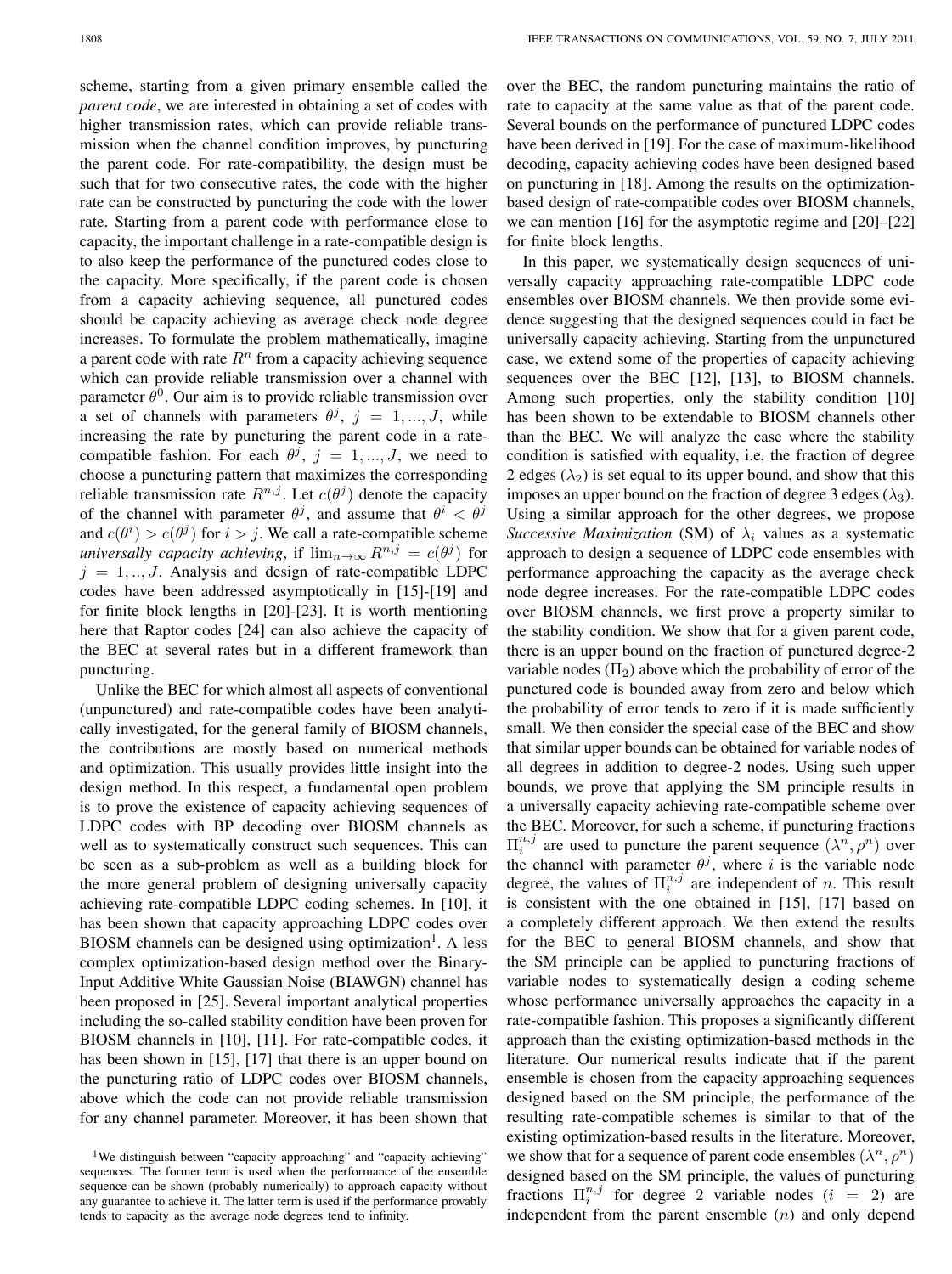on the original channel parameter  $(\theta^0)$  and the one for which the puncturing pattern is designed  $(\theta^j)$ . Our numerical results suggest that this property may in fact hold for other values of  $i$ . The importance of this property is that for a given channel parameter  $\theta^j$ , the computed values of  $\Pi_i$  can universally be applied to any ensemble designed based on the SM method for a given original channel parameter  $\theta^0$  with an arbitrary check node distribution.

The paper organization is as follows. The next section is devoted to notations and some definitions. In Section III, after a short review on the construction of capacity achieving sequences over the BEC, we explain the successive maximization approach to devise capacity approaching sequences for other channels. Section IV provides some analytical results related to the proposed approach. In Section V, we focus on the puncturing of a given ensemble within a sequence that is designed based on the SM methodology. We also provide some properties of rate-compatible codes for the BEC and BIOSM channels. Moreover, we show that a similar SM principle to that of Section III can be used to devise a universally capacity approaching rate-compatible scheme. In Section VI, we show examples of our designs and Section VII concludes the paper. The details of the design algorithm and some numerical issues are discussed in the appendix.

### II. DEFINITIONS AND NOTATIONS

In this section we present some definitions and properties which will be frequently used throughout the paper. We mainly follow the notations and definitions of [11], [17]. As our focus is on symmetric channels and a BP decoder, throughout the paper, without loss of generality, we assume that the allone code word is transmitted. Moreover, we assume that the messages in the BP algorithm are in the log-likelihood ratio domain. We represent a  $(\lambda, \rho)$  LDPC code ensemble with its edge-based check and variable node degree distributions as  $\rho(x) = \sum_{i=2}^{D_c} \rho_i x^{i-1}$  and  $\lambda(x) = \sum_{i=2}^{D_v} \lambda_i x^{i-1}$ , with constraints  $\sum_{i=2}^{D_c} \rho_i = 1$  and  $\sum_{i=2}^{D_v} \lambda_i = 1$ , where the coefficient of  $x<sup>i</sup>$  represents the fraction of edges connected to the nodes of degree  $i + 1$ , and  $D_v$  and  $D_c$  represent the maximum variable node degree and the maximum check node degree, respectively. Average check node and variable node degrees are given by:  $\overline{d}_c = 1/(\sum_{i=2}^{D_c} \rho_i/i)$  and  $\overline{d}_v = 1/(\sum_{i=2}^{D_v} \lambda_i/i)$ , respectively. The code rate  $R$  satisfies

$$
R = 1 - \overline{d}_v / \overline{d}_c. \tag{1}
$$

We also define node-based degree distributions as  $\overline{\rho}(x) = \sum_{i=2}^{D_c} \overline{\rho_i} x^{i-1}$  and  $\overline{\lambda}(x) = \sum_{i=2}^{D_v} \overline{\lambda_i} x^{i-1}$ , with constraints  $\sum_{i=2}^{D_c} \overline{\rho_i} = 1$  and  $\sum_{i=2}^{D_v} \overline{\lambda_i} = 1$ , where the coefficient of  $x^i$ represents the fraction of nodes having degree  $i + 1$ . We represent a BIOSM channel with parameter  $\theta$  by  $C(\theta)$  and define  $c(\theta)$  as the Shannon capacity of that channel. We also assume that the channel is physically degraded when  $\theta$  increases. For a sequence of degree distributions  $(\lambda^n(x), \rho^n(x))$ ,  $\lambda_i^n$  and  $\rho_i^n$ indicate the  $i$ th coefficient of the  $n$ th member of the sequence for variable node and check node degree distributions, respectively. Notation  $T_i$  is used for the coefficient of  $x^{i-1}$  in the Taylor series expansion of  $1 - \rho^{-1}(1 - x)$  around  $x = 0$ , i.e., we have  $1 - \rho^{-1}(1 - x) = \sum_{i=2}^{\infty} T_i x^{i-1}$  (note that  $T_1 = 0$ ).

Similar to [5], we limit our discussions to check node degree distributions for which  $T_i$ 's are positive. For example, check regular ensembles exhibit such a property.

Consider now the density evolution in the belief propagation algorithm for the channel  $C(\theta)$ , where we track the evolution of the initial channel density  $P_0$  throughout iterations in the asymptotic regime, where the block length tends to infinity.<sup>2</sup> Based on [10], [11],  $Q_l$ , the probability density function (density) of the outgoing message from check nodes at iteration l can be written as  $Q_l = \Gamma^{-1} \rho(\Gamma(P_{l-1}))$ , where  $P_{l-1}$  is the density of the message from iteration  $l - 1$  entering the check nodes and  $\Gamma$  is the check node operator defined in [10], [11]. Also,  $P_l$ , the outgoing density from variable nodes at iteration *l*, can be written as  $P_l = P_0 \otimes \lambda(Q_l)$ , where  $\otimes$  is the convolution operation, and the power of a density in variable node and check node degree distributions has been defined in [11]. Note that there is a one-to-one correspondence between the density  $P_0$  and the channel parameter  $\theta$ .

Let  $P$  be a symmetric density (as defined in [10]). For such a density, parameters  $\mathbb{P}(P)$  and  $\mathfrak{P}(P)$  are defined by:

$$
\mathbb{P}(P) = 0.5 \int_{-\infty}^{\infty} P(x) e^{-(|x/2|+x/2)} dx,
$$

and

$$
\mathfrak{P}(P) = \int_{-\infty}^{\infty} P(x)e^{-(x/2)}dx.
$$

Parameter  $\mathbb{P}(P)$  is the probability that the random variable with density P is negative. In the setting of this paper,  $\mathbb{P}(P)$ is the probability of error for the message with density  $P$ . Parameter  $\mathfrak{P}(P)$  is called the Bhattacharyya constant. For any density P,  $\mathfrak{P}(P)$  tends to zero if and only if (iff)  $\mathbb{P}(P)$  tends to zero. Let  $p_l = \mathfrak{P}(P_l)$  and  $q_l = \mathfrak{P}(Q_l)$ . Corresponding to the density evolution equations, we then have the following relationship [11]:

$$
p_l \le \mathfrak{P}(P_0)\lambda(1 - \rho(1 - p_{l-1})).\tag{2}
$$

It is important to note that for the BEC, (2) is satisfied with equality. Moreover,  $\mathfrak{P}(P_0)$  is equal to the channel erasure probability. The following important inequalities also hold [11]:

$$
2\mathbb{P}(P) \le \mathfrak{P}(P) \le 2\sqrt{\mathbb{P}(P)(1 - \mathbb{P}(P))}.
$$
 (3)

A given degree distribution  $(\lambda, \rho)$  is called *stable* iff there exists  $\xi > 0$  such that if  $\mathbb{P}(P_l) < \xi$  then  $\lim_{l \to \infty} \mathbb{P}(P_l) = 0$ . In that respect, it is proven in [10], [11] that if  $\lambda'(0)\rho'(1)$  $1/\mathfrak{P}(P_0)$ , then  $\mathbb{P}(P_l)$  is bounded away form zero for every l and if  $\lambda'(0)\rho'(1) < 1/\mathfrak{P}(P_0)$ , then the ensemble is stable.

We call an ensemble  $(\lambda, \rho)$  convergent over  $C(\theta)$ , if starting from the initial density  $P_0$ ,  $\lim_{l\to\infty} \mathbb{P}(P_l)=0$ . The *threshold* of an ensemble over  $C(\theta)$  is the supremum value of  $\theta$  for which the ensemble is convergent. A sequence of degree distributions  $(\lambda^n, \rho^n)$  is called capacity achieving over a BIOSM channel  $C(\theta)$ , if the corresponding ensembles are convergent over  $C(\theta)$  and if their rates  $R_n$  tend to  $c(\theta)$  for sufficiently large average check node degrees as  $n$  tends to infinity.

<sup>&</sup>lt;sup>2</sup>All the results presented in this paper are for the asymptotic regime where the block length tends to infinity.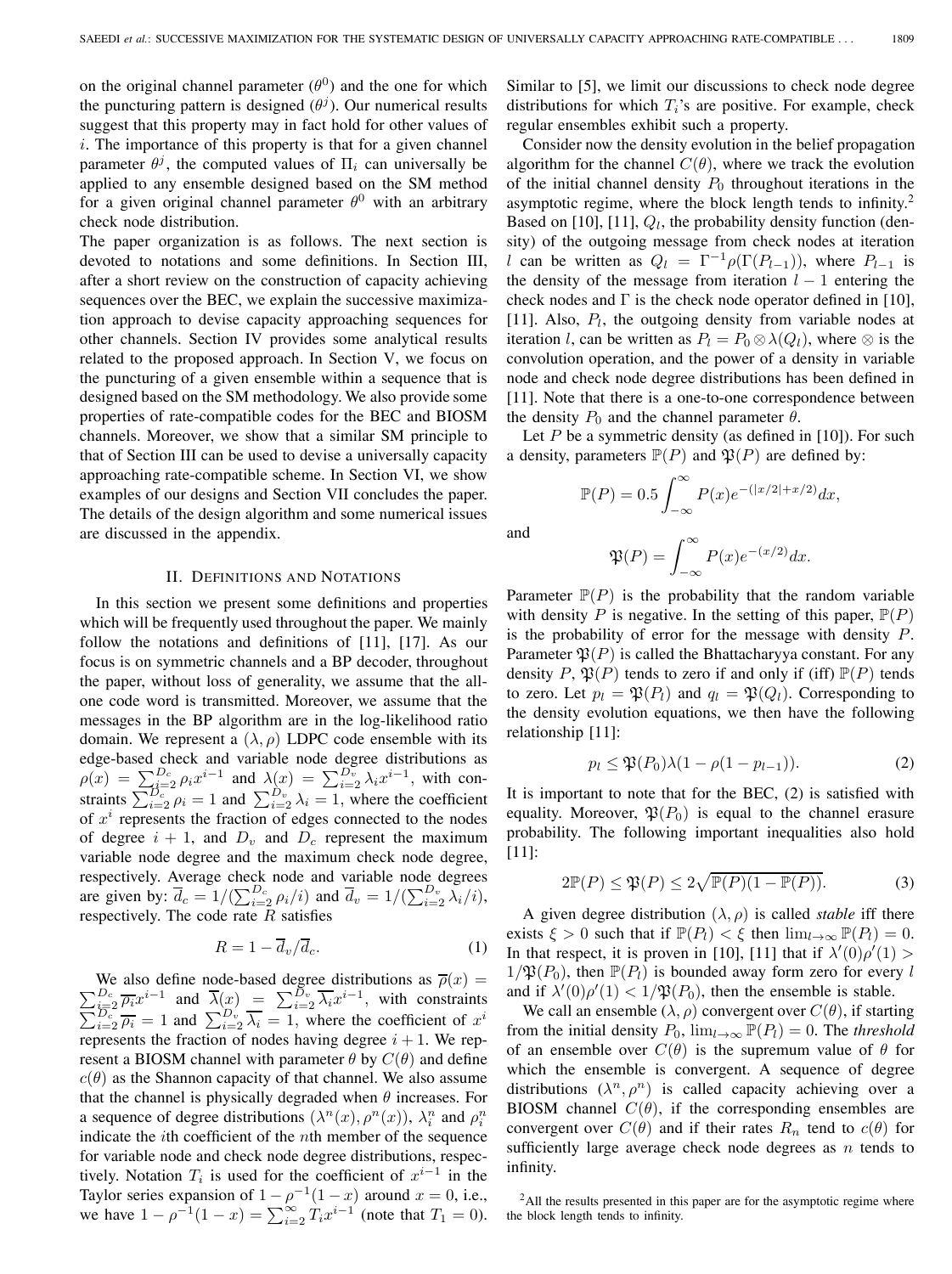Consider the  $(k + 2)$ -tuple  $(\lambda_2, \lambda_3, ..., \lambda_k, D_v, \rho(x); \theta)$ which corresponds to a degree distribution  $(\lambda(x), \rho(x)) =$  $\left(\sum_{i=2}^k \lambda_i x^{i-1} + (1 - \sum_{i=2}^k \lambda_i) x^{D_v - 1}, \rho(x)\right)$  over  $C(\theta)$  where  $D_v > k$ , and  $0 \leq \lambda_i < 1, \forall i \in \{2, ..., k, D_v\}.$ We call this setting a *code-channel pair*. With slight negligence, we call a code-channel pair convergent if the ensemble is convergent over the channel. We define  $\Lambda_2(\rho(x), \theta) = {\lambda_2 : \exists D_v; (\lambda_2, D_v, \rho(x); \theta)}$  is convergent}. Similarly,  $\Lambda_3(\rho(x), \theta) = {\lambda_3 : \forall \lambda_2 \in \Theta}$  $\Lambda_2(\rho, \theta), \exists D_v; (\lambda_2, \lambda_3, D_v, \rho(x); \theta)$  is convergent} and so on. We show the corresponding complement sets with respect to [0,1], with  $\Lambda_i^C(\rho(x), \theta)$ . It can be verified that these sets are continuous for BIOSM channels.

# III. CAPACITY ACHIEVING SEQUENCES AND THE PRINCIPLE OF SUCCESSIVE MAXIMIZATION

Capacity achieving sequences of LDPC code ensembles over the BEC were first designed by Shokrollahi *et al.* in [3]–[5]. In [12]–[14], the authors proposed new sequences of capacity achieving LDPC code ensembles over the BEC which contained Shokrollahi's sequences as a special case. Unlike Shokrollahi's sequences in which all variable node degrees from 2 to  $D_v$  have to be present, the sequences of [12]–[14] only contain variable node degrees from 2 to  $k < D<sub>v</sub>$  and degree  $D_v$ , where k is a strictly increasing function of  $D_v$  (and ultimately a function of  $\rho(x)$  and  $\theta$ ).<sup>3</sup> For a given ensemble  $(\lambda^n, \rho^n)$  within the sequences proposed in [12]–[14], we have:  $\lambda_i^n = T_i/\theta = \lambda_i^{n*}, 2 \leq i \leq k$ , and  $\lambda_{D_v}^n = 1 - \sum_{i=2}^k \lambda_i^n$ , where  $D_v$  is determined by  $\theta$  and  $\rho(x)$  such that

$$
\sum_{i=2}^{D_v - 1} T_i \le \theta < \sum_{i=2}^{D_v} T_i. \tag{4}
$$

In the following, we generalize the definition of  $\lambda_i^{n*}$  to any type of BIOSM channel as

$$
\lambda_i^{n*} \triangleq T_i/\mathfrak{P}(P_0). \tag{5}
$$

In the method proposed in [12]–[14], the values of  $\lambda_i^n$  are computed based on the following principle: Starting from  $i = 2$ , and by sequentially going through the values of  $i \geq 2$ , set the value of  $\lambda_i^n$  to a maximum value  $\lambda_i^n$  such that the ensemble remains convergent for sufficiently large  $D_v$ . For the BEC, this process results in  $\lambda_i^n = \lambda_i^{n*}$  [13], [14]. Intuitively, the method of [12]–[14] works since based on (1), maximizing the rate is equivalent to maximizing  $\overline{d_v}^{-1}$ , which in turn implies that one should assign higher percentages to the lower degree coefficients as far as the constructed ensemble remains convergent.

In this paper, we generalize the method of [12]–[14] to BIOSM channels and refer to it as *successive maximization*. At the core of this method are the successive upper bounds  $\lambda_i^n$ on  $\lambda_i^n$  values. These upper bounds should fulfill a threshold property similar to that of  $\lambda_i^{n*}$  over the BEC as follows: Suppose that  $\lambda_i^n = \lambda_i^n$  for every  $i < k$ , then for any ensemble with  $\lambda_k^n > \lambda_k^n$ , the probability of error is bounded away from zero. Moreover, for any ensemble with  $\lambda_k^n < \lambda_k^n$ , if the

probability of error is made sufficiently small, then it will tend to zero as the number of iterations tends to infinity, regardless of the values of  $\lambda_i^n$ ,  $i > k$ . Unlike the BEC case, there is no proof that such upper bounds exist for other BIOSM channels (with the exception of the bound on  $\lambda_2$ ), and even if they do exist, their values may not be easily obtained analytically (except for  $i = 2$ , where we have  $\lambda_2^n = \lambda_2^{n*}$ ). It should be noted that for the BIAWGN channel, the existence of such an upper bound on  $\lambda_3$  was demonstrated empirically in [25]. In the next section, we prove the existence of a *positive* upper bound on  $\lambda_3$  that fulfils the aforementioned properties over any BIOSM channel, and conjecture that similar upper bounds exist for other  $\lambda_i$  values. This makes it possible to apply the SM principle as a design tool for ensemble sequences. Numerical evidence presented in Section VI confirms that the resulting sequences are at least capacity approaching and may in fact be capacity achieving.

# IV. SOME ANALYTICAL RESULTS ON UNPUNCTURED LDPC CODES

We first derive an inequality which helps in proving the statements of this section. For the code-channel pair  $E \triangleq$  $(\lambda_2, \lambda_3, \ldots, \lambda_k, D_v, \rho(x); \theta)$ , define  $f(y) = \mathfrak{P}(P_0)\lambda(1-\rho(1-\theta))$ y)). Using (2), it is easy to see that the inequality  $f(y) < y$ , for  $0 < y \leq \mathfrak{P}(P_0)$ , is a sufficient condition for the convergence of E. Defining  $x = 1 - \rho(1 - y)$ , this condition can be reformulated as

$$
\mathfrak{P}(P_0)\lambda(x) - 1 + \rho^{-1}(1-x) < 0, \quad 0 < x \le 1 - \rho(1 - \mathfrak{P}(P_0)) < 1.
$$

Using the Taylor series expansion of  $1 - \rho^{-1}(1 - x)$  and rearranging the terms, we thus have the following sufficient condition for convergence:

$$
\sum_{i=2}^{k} (\mathfrak{P}(P_0)\lambda_i - T_i)x^{i-1} + (\mathfrak{P}(P_0)\lambda_{D_v} - T_{D_v})x^{D_v - 1} -
$$
  

$$
\sum_{i=k+1, i \neq D_v}^{\infty} T_i x^{i-1} < 0, \quad 0 < x \leq 1 - \rho(1 - \mathfrak{P}(P_0)) < 1. \tag{6}
$$

Recall that the stability condition in [10], [11] remains silent about the case where  $\lambda'(0)\rho'(1)$  is exactly equal to  $1/\mathfrak{P}(P_0)$ . Here, we prove that for this case, a similar upper bound exists for  $\lambda_3$ . Before proving the main result, we prove some auxiliary lemmas and propositions.

*Proposition* 1: Consider a convergent code-channel pair  $E_1 = (\lambda_2, \lambda_3, \ldots, \lambda_a, \ldots, \lambda_b, \ldots, \lambda_k, D_v, \rho(x); \theta_0)$ . Define  $E_2 = (\lambda_2, \lambda_3, \ldots, \lambda_a - \epsilon, \ldots, \lambda_b + \epsilon, \ldots, \lambda_k, D_v, \rho(x); \theta_0)$  such that  $0 < \lambda_a - \epsilon, \lambda_b + \epsilon < 1$ . Then the code-channel pair  $E_2$ is also convergent.

*Proof*: The proof is similar to the proof of Lemma 1 of [30] and is thus omitted.

*Corollary* 1: Consider a code-channel pair  $(\lambda_2, ..., \lambda_k, \lambda_{D_v}, \rho(x); \theta)$  and the set  $\Lambda_3(\rho, \theta)$  as defined in Section II. Select a  $\lambda_3^{\dagger} \in \Lambda_3$ . Then any  $0 \leq \lambda_3 < \lambda_3^{\dagger}$  also belongs to  $\Lambda_3$ . In other words, the set  $\Lambda_3$  is continuous.

*Lemma* 1 (Sufficient condition for stability): Let  $(\lambda, \rho)$ 

<sup>&</sup>lt;sup>3</sup>Shokrollahi's sequences correspond to those of [12] with  $k(D_v) = D_v$  – 1.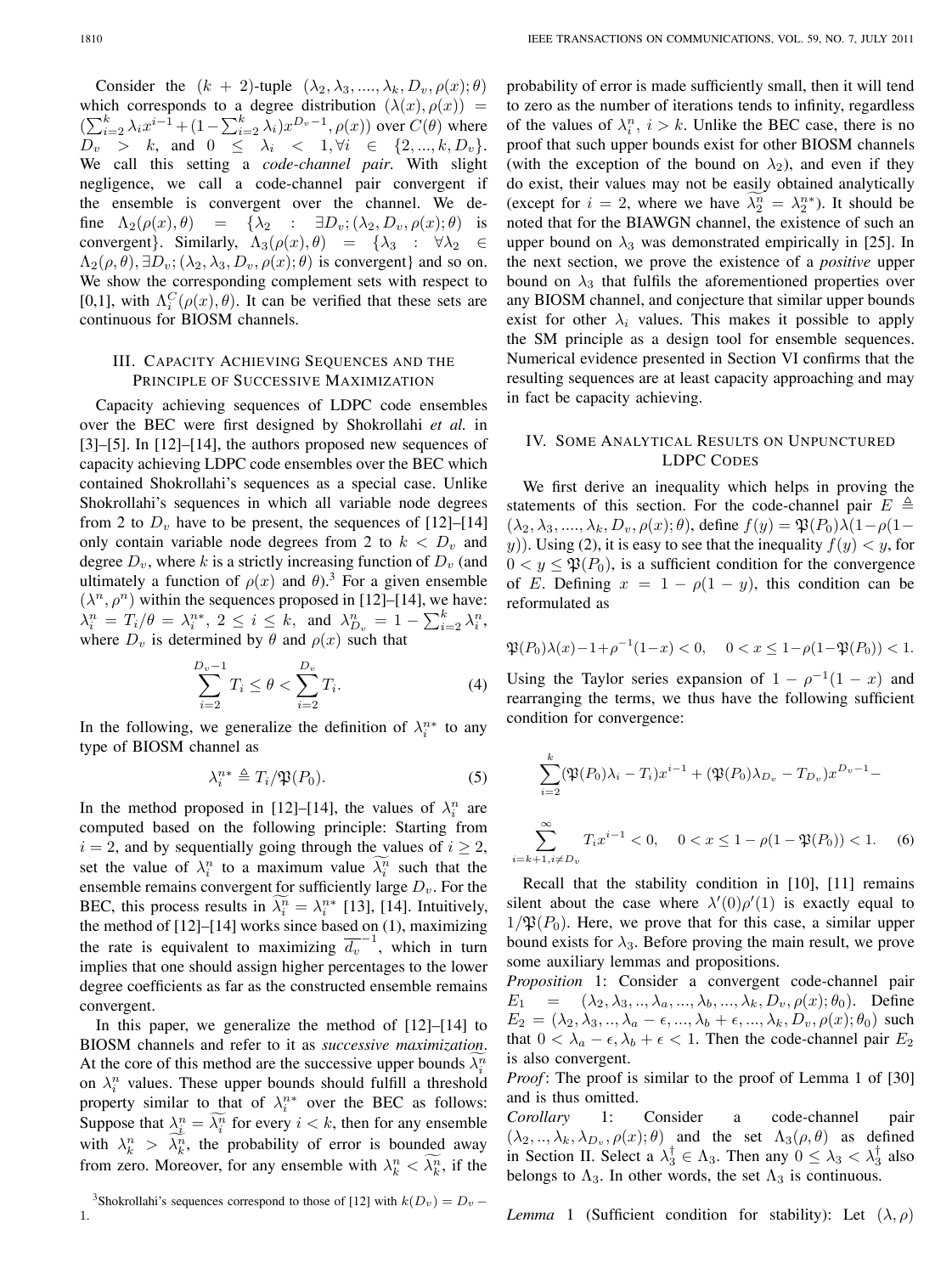be a degree distribution over  $C(\theta)$  and  $P_0$  be the initial channel density. Let  $\lambda_2 = \lambda_2^* = 1/(\mathfrak{P}(P_0)\rho'(1))$ , and  $\lambda_3 < \lambda_3^* = \rho''(1)/(2\mathfrak{P}(P_0)\rho'(1)^3)$  (note that the right hand side is strictly positive), then the ensemble is stable, i.e., there exists  $\xi > 0$  such that if  $\mathbb{P}(P_l) < \xi$ , then  $\lim_{l \to \infty} \mathbb{P}(P_l) = 0$ . *Proof* : Starting from (2) and writing the Taylor expansion of the right hand side of the inequality at zero, we have:

$$
p_l \leq \mathfrak{P}(P_0)[\lambda'(0)\rho'(1)p_{l-1} + (-\lambda'(0)\rho''(1) + \lambda''(0)\rho'^2(1))p_{l-1}^2] + O(p_{l-1}^3).
$$

Let  $g(t) = -\rho''(1)/\rho'(1) + \mathfrak{P}(P_0)2t\rho'^2(1)$ . Using  $\lambda'(0)\rho'(1) = 1/\mathfrak{P}(P_0)$ , we thus have:

$$
p_l \le p_{l-1} + \mathfrak{P}(P_0)[-\lambda'(0)\rho''(1) + \lambda''(0)\rho'^2(1)]p_{l-1}^2 + O(p_{l-1}^3)
$$
  
=  $p_{l-1} + [-\rho''(1)/\rho'(1) + \mathfrak{P}(P_0)2\lambda_3\rho'^2(1)]p_{l-1}^2 + O(p_{l-1}^3)$   
=  $p_{l-1} + g(\lambda_3)p_{l-1}^2 + O(p_{l-1}^3) \le p_{l-1} + (g(\lambda_3) + \delta)p_{l-1}^2 \triangleq h(p_{l-1}),$ 

where the last inequality is valid for small enough  $p_{l-1}$ , and  $\delta$  is a small positive number. Since  $\lambda_3 < \rho''(1)/(2\mathfrak{P}(P_0)\rho'(1)^3)$ , then  $g(\lambda_3) < 0$ . We choose a positive constant  $\kappa$ , such that if  $p_{l-1} < \kappa$ , then  $\delta$  can be chosen small enough such that  $g(\lambda_3) + \delta$ , the coefficient of  $p_{l-1}^2$ , is negative. This means that  $p_l \leq h(p_{l-1}) < p_{l-1}$  for  $0 < p_{l-1} < \kappa$ . Note that for  $t \in [0, \kappa]$ , the only fixed point of function  $h(t)$  is at  $t = 0$ . Since  $h(t) < t$  for  $t \in (0, \kappa)$ , we can see that  $\lim_{l\to\infty}(p_l)=0$ . Now if we let  $\xi = \kappa^2/4$ , using (3), if  $\mathbb{P}(P_l) < \xi$ , then  $\lim_{l \to \infty} (p_l) = 0$ . This means that  $\lim_{l\to\infty} \mathbb{P}(P_l)=0$ .

*Lemma* 2: Consider the code-channel pair  $(\lambda_2^*, \lambda_3, D_v, \rho(x); \theta)$ such that  $\lambda_3 < \lambda_3^*$ . Then for large enough  $D_v$ , the pair is convergent.

*Proof*: The sufficient convergence condition of (6) for the given ensemble reduces to

$$
(\mathfrak{P}(P_0)\lambda_3 - T_3)x^2 + (\mathfrak{P}(P_0)\lambda_{D_v} - T_{D_v})x^{D_v - 1} - \sum_{i=4, i \neq D_v}^{\infty} T_i x^{i-1}
$$
  
=  $x^2 [(\mathfrak{P}(P_0)\lambda_3 - T_3) + (\mathfrak{P}(P_0)\lambda_{D_v} - T_{D_v})x^{D_v - 3}]$   
-  $\sum_{i=4, i \neq D_v}^{\infty} T_i x^{i-1} < 0; \quad 0 < x \leq 1 - \rho(1 - \mathfrak{P}(P_0)) < 1.$ 

Note that the first term in the coefficient of  $x^2$  is negative based on the lemma assumption and since  $0 < x < 1$ , this term can be made dominant for sufficiently large  $D<sub>v</sub>$ , making the term with  $x^2$  negative. All the other terms including  $x^i, i \geq 3$  are also negative as  $T_i > 0, \forall i$ . Therefore, the convergence condition holds for the given ensemble.

*Lemma* 3: Let  $(\lambda, \rho)$  be a convergent degree distribution over  $C(\theta)$ . Then we necessarily have  $\lambda_3 \leq \lambda_3^U$  where  $\lambda_3^U = 3/(\overline{d_c}(1-c(\theta)))- (3/2)\lambda_2$ <sup>4</sup>

<sup>4</sup>Note that other (possibly tighter) upper bounds have recently been proposed in [27].

Proof: For any convergent ensemble, we must have  $R \leq c(\theta)$ . Using (1), we thus have  $\overline{d_v}^{-1} \leq 1/(\overline{d_c}(1-c(\theta)))$ . Also,  $\lambda_2/2 + \lambda_3/3 \leq \sum_2^{D_v} \lambda_i/i = 1/\overline{d_v}$ . Therefore,  $\lambda_2/2 + \lambda_3/3 \leq 1/(\overline{d_c}(1-c(\theta))),$  which reduces to  $\lambda_3 \leq \lambda_3^U$ . ■

*Theorem* 1: Consider the code-channel pair  $(\lambda_2^*, \lambda_3, D_v, \rho(x); \theta)$  where  $D_v$  can be arbitrarily large. There exists a threshold value  $\lambda_3$  in the interval  $[\lambda_3^*, \lambda_3^U]$ such that if  $\lambda_3 < \lambda_3$ , the ensemble is convergent for a sufficiently large value of  $D_v$  and if  $\lambda_3 > \lambda_3$ , the probability of error is bounded away from zero regardless of the value of  $D_v$ .

*Proof*: Define  $\lambda_3$  =  $\inf(\Lambda_3^C(\rho(x), \theta))$ . Based on this definition,  $\forall \lambda_3 > \lambda_3$ , the probability of error of the resulting ensemble  $(\lambda_2^*, \lambda_3, D_v, \rho(x))$  over  $C(\theta)$  is bounded away from zero no matter how large  $D_v$  is. Also, there exists an arbitrarily small  $\epsilon \geq 0$ , such that  $(\lambda_2^*, \lambda_3 - \epsilon, D_v, \rho(x); \theta)$  is convergent for a sufficiently large value of  $D_v$ . Now based on Proposition 1, if such a code-channel pair is convergent, any other pair  $(\lambda_2^*, \lambda_3, D_v, \rho(x); \theta)$  for which  $\lambda_3 < \lambda_3 - \epsilon$  is also convergent. Based on Lemma 2, we know that if  $\lambda_3 < \lambda_3^*$ ,  $(\lambda_2^*, \lambda_3, D_{\nu}, \rho(x), \theta)$  is convergent for sufficiently large  $D_{\nu}$ . Therefore  $\lambda_3 \geq \lambda_3^*$ . From Lemma 3, we know that  $\lambda_3 \leq \lambda_3^U$ . This proves the theorem. ■

We expect the result of Theorem 1 to be generalizable to  $\lambda_k, k > 3$ , if  $\lambda_i = \lambda_i = \inf(\Lambda_i^C(\rho(x), \theta)), 2 \le i \le k - 1$ . This, however, remains to be proved.

# V. UNIVERSALLY CAPACITY APPROACHING RATE-COMPATIBLE LDPC CODES

In Section III, we discussed the design of sequences of degree distributions  $(\lambda^n, \rho^n)$  whose rates approach the capacity as  $n$  tends to infinity. In this section, we consider the problem of puncturing a degree distribution for a given  $n$ . For simplicity, we sometime drop the index  $n$  and refer to the ensemble as the *parent* ensemble. We use the notations  $(\lambda^p, \rho)$ and  $R<sup>p</sup>$  for the parent ensemble and its rate, respectively. We show the fraction of the punctured bits (variable nodes) by  $\Pi$ . The resulting code rate in this case is equal to  $R^p/(1 - \Pi)$ . If the puncturing is performed randomly, we refer to it as *random puncturing*. Otherwise, the puncturing is called *intentional* [16]. In intentional puncturing, variable nodes of degree  $i$  can potentially have different puncturing fractions  $\Pi_i$ . The overall puncturing fraction Π can then be expressed as  $\Pi = \sum_{i=2}^{D_v} \Pi_i \overline{\lambda}_i^p$  where  $\{\overline{\lambda}_i^p\}$  is the node-based degree distribution of variable nodes for the parent ensemble.

In many situations, it is necessary to obtain more than one rate by puncturing. In this case, for a simple implementation, the puncturing pattern should be in such a way that for 2 consecutive rates, the punctured code with a higher rate can be constructed by puncturing the code with the lower rate. A puncturing pattern with this property is called *rate-compatible*. Let the set of channel parameters  $\theta^j$  be ordered reversely by channel degradation (i.e.,  $\theta^0$  is for the worst channel condition which corresponds to the parent code). For any  $C(\theta^j)$ , consider the set  $\Phi^j = {\Pi_i^j, 2 \leq i \leq D_v}$ .<sup>5</sup> For a

<sup>&</sup>lt;sup>5</sup>For  $\lambda_i = 0$ , we assume  $\Pi_i = 0$ .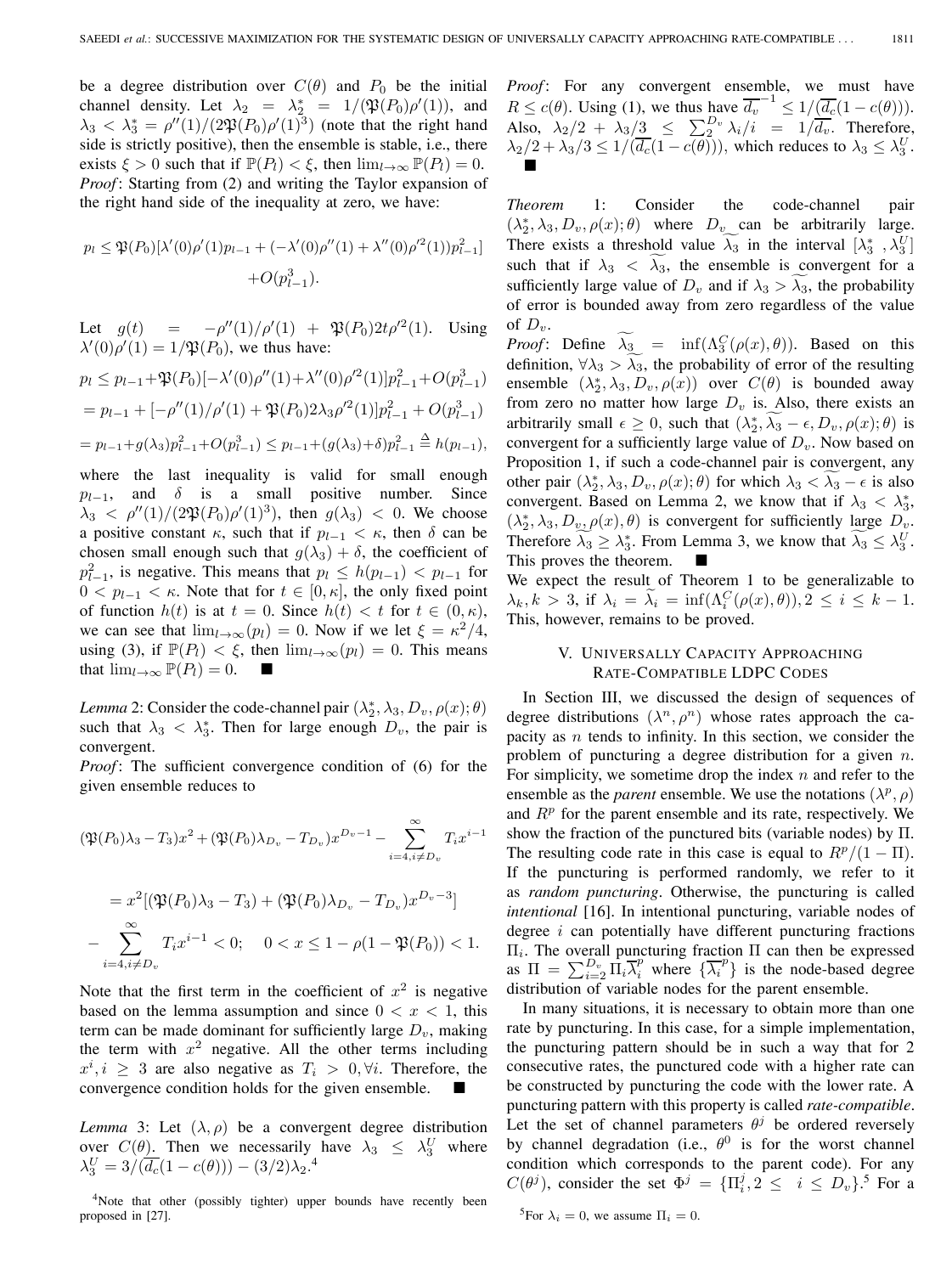rate-compatible puncturing scheme, we must have  $\Pi_i^m \leq \Pi_i^n$ for any  $m < n$  and any *i*.

To analyze the asymptotic behavior of a punctured ensemble, we model the puncturing of LDPC codes over a channel  $C(\theta)$  as the transmission of the unpunctured bits over  $C(\theta)$ while sending the punctured bits on an erasure channel with erasure probability of 1. Let  $\mathcal E$  be the set of all edges in the graph. Also let  $\mathcal{E}_i^{punc}$  be the set of edges in the graph which are connected to the variable nodes of degree  $i$  which are punctured. Also, let  $\mathcal{E}^{punc}$  be the union of sets  $\mathcal{E}^{punc}_{i}$ . Similarly, define  $\mathcal{E}^{un}$  and  $\mathcal{E}^{un}$  for unpunctured edges. We define  $\lambda^{punc}(x) = \sum_i \lambda_i^{punc} x^{i-1}$ , where  $\lambda_i^{punc} = \frac{|\mathcal{E}_i^{punc}|}{|\mathcal{E}^{punc}|}$ . Notation ∣.∣ denotes the cardinality of the set. We also define  $\varphi^{punc}$  as the fraction of punctured edges:  $\varphi^{punc} = \frac{|\mathcal{E}^{punc}|}{|\mathcal{E}|}$ . The polynomial  $\lambda^{un}(x)$  and the fraction  $\varphi^{un}$  can be defined similarly for unpunctured edges. Based on the above definitions, we have:

$$
\Pi_i = \frac{|\mathcal{E}_i^{punc}|}{|\mathcal{E}_i^{punc}| + |\mathcal{E}_i^{un}|} = \frac{\frac{|\mathcal{E}_i^{punc}|}{|\mathcal{E}|}}{\lambda_i^p} = \frac{\lambda_i^{punc}\varphi^{punc}}{\lambda_i^p}, \quad (7)
$$

$$
\varphi^{punc} \lambda_i^{punc} + \varphi^{un} \lambda_i^{un} = \lambda_i^p. \tag{8}
$$

We can now derive the density evolution equations for our setting. Similar to the previous section, let  $Q_l$  be the probability density function of the outgoing message of the check nodes at iteration *l*. We define  $P_l^{punc}$  and  $P_l^{un}$  as the density at the output of the punctured and unpunctured variable nodes at iteration  $l$ , respectively. We then have

$$
P_l^{punc} = P_o^{punc} \otimes \lambda^{punc}(Q_l),
$$
  
\n
$$
P_l^{un} = P_o^{un} \otimes \lambda^{un}(Q_l),
$$
  
\n
$$
P_l' = \varphi^{punc} P_l^{punc} + \varphi^{un} P_l^{un},
$$
  
\n
$$
Q_l = \Gamma^{-1}(\rho(\Gamma(P_{l-1}'))),
$$
  
\n(9)

in which  $P_0^{punc} = \Delta_0$  where  $\Delta_x$  is the Dirac delta function at  $x$  [11]. Consider a sequence of degree distributions  $(\lambda^{n}(x), \rho^{n}(x))$ . Consider also a set of channels with parameters  $\theta^j$ ,  $j = 0, 1, ..., J$ , ordered increasingly by their quality. Now assume that the parent ensemble sequence  $(\lambda^n(x), \rho^n(x))$  is punctured by the set  $\phi^{n,j} = {\Pi_i^{n,\bar{j}}}, 2 \leq$  $i \leq D_v$  to create higher rate ensemble sequences that are convergent over the corresponding channels. This scheme is *universally capacity achieving* if  $\lim_{n\to\infty} R^{n,j} = c(\theta^j)$  for all values of  $j$ . A universally capacity achieving scheme is called rate-compatible if the puncturing patterns  $\phi^{n,j}$  are ratecompatible for every value of  $n$ .

In the following, we prove a theorem for puncturing a given degree distribution. Let  $(\lambda^p, \rho)$  be a convergent parent ensemble over a channel with parameter  $\theta^0$ . The code-channel pair  $(\lambda^p, \rho; \theta)$  is convergent for any  $\theta \leq \theta^0$ . Let  $P_0$  be the channel density associated with  $\theta$ . We define parameter  $\Pi_2$ , corresponding to the parent code-channel pair, as:

$$
\widetilde{\Pi_2} = \frac{\left[1 - \mathfrak{P}(P_0)\rho'(1)\lambda_2^p\right]}{\left[1 - \mathfrak{P}(P_0)\right]\rho'(1)\lambda_2^p}.\tag{10}
$$

Note that if the pair is stable, i.e., if  $\lambda_2 < \lambda_2^*$ , then  $\Pi_2 > 0$ . The following lemma can be easily proved based on (7) and (8). *Lemma* 4: Let

$$
\vartheta = \rho(1)(\varphi^{punc}p_0^{punc}\lambda_2^{punc} + \varphi^{un}p_0^{un}\lambda_2^{un}),\tag{11}
$$

where  $p_0^{un} = \mathfrak{P}(P_0^{un})$  and  $p_0^{punc} = \mathfrak{P}(P_0^{punc}) = 1$ . We have  $\Pi_2 \equivq \prod_2$  iff  $\vartheta \equivq 1$ .

*Theorem* 2: Let  $(\lambda^p, \rho)$  be a parent ensemble convergent over  $C(\theta)$  with  $\lambda_2^p \neq 0$ . Suppose that this code is punctured based on the set  $\Phi = {\Pi_i; i = 2, ..., D_v}$  (note that  $C(\theta)$ ) has a one-to-one correspondence with the channel density  $P_0$ ). There exists a threshold value  $\Pi_2$ , given by (10), such that if  $\Pi_2 > \widetilde{\Pi_2}$ , then for any l,  $\mathbb{P}(P_l^{punc})$  and  $\mathbb{P}(P_l^{un})$  are bounded away from zero and if  $\Pi_2 < \Pi_2$ , there exists a strictly positive constant  $\xi$  such that if  $\mathbb{P}(P_l^{punc}) < \xi$ , and  $\mathbb{P}(P_l^{un}) < \xi$  for some l, then  $\lim_{l \to \infty} \mathbb{P}(P_l^{punc}) = 0$  and  $\lim_{l\to\infty} \mathbb{P}(P_l^{un})=0.$ 

*Proof*: [*Sufficiency*]  $(\Pi_2 < \Pi_2)$ :

Let  $p_l^{punc}, p_l^{un}, p_0^{punc}, p_0^{un}, p_l'$  and  $q_l$  denote  $\mathfrak{P}(P_l^{punc}), \mathfrak{P}(P_l^{un}), \mathfrak{P}(P_0^{punc}), \mathfrak{P}(P_0^{un}), \mathfrak{P}(P_l')$  and  $\mathfrak{P}(Q_l)$ , receptively. Now for the density evolution equations, we have:  $minc$ 

$$
p_l^{punc} = p_0^{punc} \lambda^{punc}(q_l),
$$
  
\n
$$
p_l^{un} = p_0^{un} \lambda^{un}(q_l),
$$
  
\n
$$
p_l' = \varphi^{punc} p_l^{punc} + \varphi^{un} p_l^{un},
$$
  
\n
$$
q_l \le 1 - \rho(1 - p_{l-1}').
$$
\n(12)

Combining the equations, we obtain:

$$
q_{l+1} \le 1 - \rho (1 - \varphi^{punc} p_0^{punc} \lambda^{punc} (q_l) - \varphi^{un} p_0^{un} \lambda^{un} (q_l)).
$$
\n(13)

By expanding the above formula into Taylor series at zero we have:

$$
q_{l+1} \le \rho'(1)(\varphi^{punc}p_0^{punc}\lambda_2^{punc}q_l + \varphi^{un}p_0^{un}\lambda_2^{un}q_l) + O(q_l^2),
$$
 or

$$
q_{l+1} \leq \vartheta q_l + O(q_l^2),
$$

where  $\vartheta$  is defined in (11). Based on Lemma 4,  $\vartheta$  < 1 and thus we can find  $\eta > 0$  such that  $\vartheta + \eta < 1$ . Note that since  $\mathbb{P}(P_l^{punc}) < \xi$ , and  $\mathbb{P}(P_l^{un}) < \xi$  for an arbitrarily small  $\xi$ , based on (3),  $p_l^{un}$  and  $p_l^{punc}$  are also arbitrarily small. This makes  $p'_l$  arbitrarily small based on (12). Since  $1-\rho(1-x)$  is a strictly increasing function and  $\lim_{x\to 0} 1-\rho(1-x)=0$ , based on (12), we can make  $q_l$  arbitrarily small if we choose small enough  $\xi$ . For sufficiently small  $q_l$ , we can see that  $q_{l+1}$  <  $(\vartheta + \eta)q_l < q_l$ . With an argument similar to the one used in the proof of Lemma 1, we thus have  $\lim_{l\to\infty} q_l = 0$ . Based on (12),  $\lim_{l\to\infty} p_l^{punc} = \lim_{l\to\infty} p_l^{un} = 0$ , which implies  $\lim_{l\to\infty} \mathbb{P}(P_l^{punc}) = 0$ , and  $\lim_{l\to\infty} \mathbb{P}(P_l^{un}) = 0$ .  $[Necessity]$  $(\Pi_2 > \Pi_2)$ :

To prove the necessity, it is enough to show that the probability of error of  $Q_n$ , ( $\mathbb{P}(Q_n)$ ) is bounded away from zero as n tends to infinity. Suppose that  $\mathbb{P}(Q_n)$  tends to zero. Then there exists an iteration *l* for which  $\mathbb{P}(Q_l) = \epsilon/2$ , where we can choose  $\epsilon$  arbitrarily small. For the next iteration, similar to the proof of Theorem 5 of [10], assume that we replace this density with the BEC density of the same probability of error, i.e.,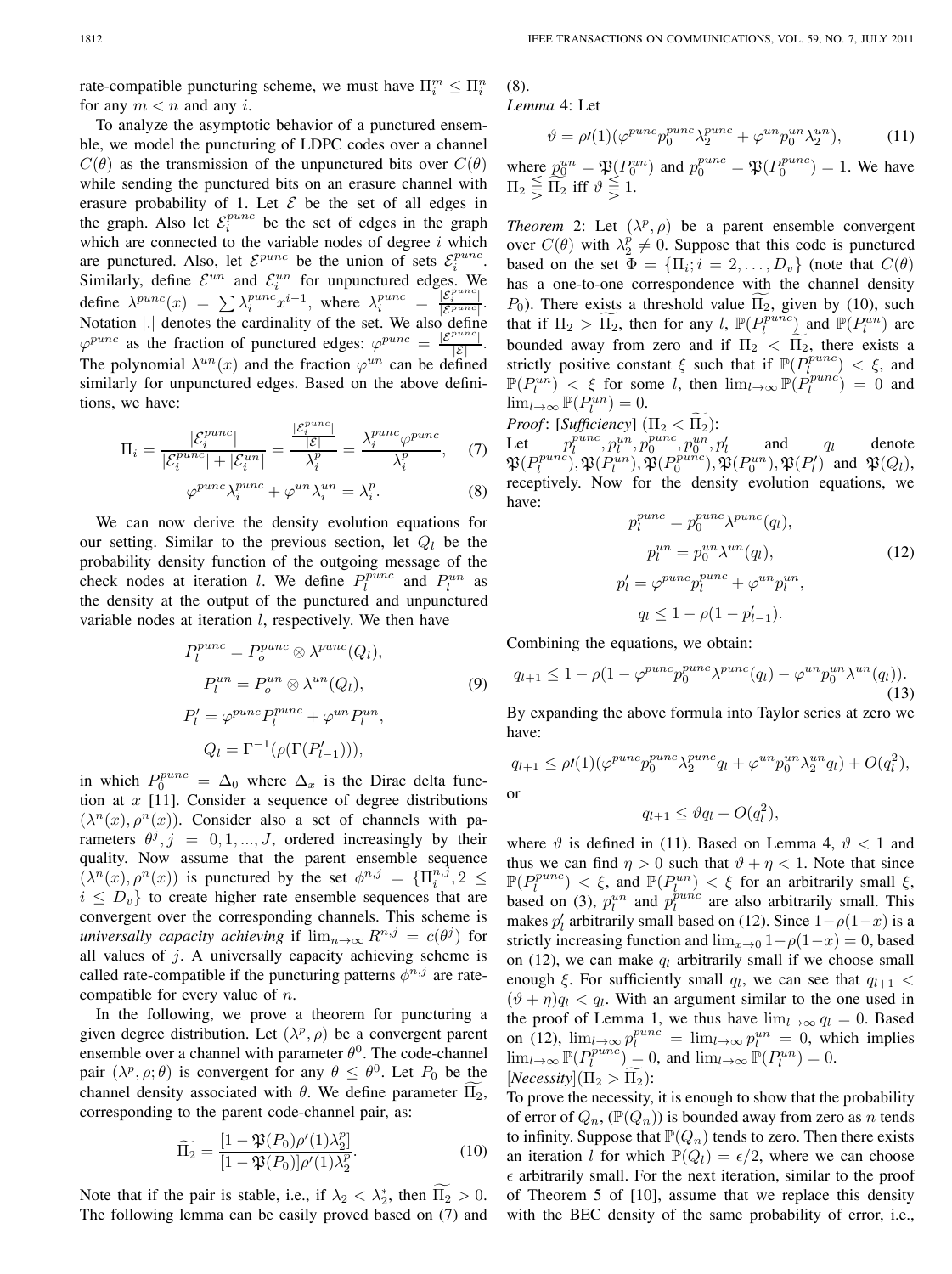$\Upsilon_0 = \epsilon \Delta_0 + (1 - \epsilon) \Delta_{\infty}$ . Now, if we indicate the resulting density, at the output of variable nodes, for the next iteration by  $\Upsilon_1$ , we have:

$$
\begin{aligned} \Upsilon_1 &= \epsilon(\lambda_2^{punc}\varphi^{punc}\rho\prime(1)P_0^{punc} + \lambda_2^{un}\varphi^{un}\rho\prime(1)P_0^{un}) + \\ \Delta_{\infty}(1 - \epsilon(\lambda_2^{punc}\varphi^{punc}\rho\prime(1) + \lambda_2^{un}\varphi^{un}\rho\prime(1))) + O(\epsilon^2). \end{aligned}
$$

It can be verified that after  $i$  iterations, we obtain:

$$
\begin{aligned} \Upsilon_i &= \epsilon [\lambda_2^{punc} \varphi^{punc} \rho \prime(1) P_0^{punc} + \lambda_2^{un} \varphi^{un} \rho \prime(1) P_0^{un}]^{\otimes i} + \\ \Delta_\infty (1 - \epsilon [\lambda_2^{punc} \varphi^{punc} \rho \prime(1) + \lambda_2^{un} \varphi^{un} \rho \prime(1)]^i) + O(\epsilon^2), \end{aligned}
$$

where  $\otimes$  denotes the *i*-fold convolution.

Define the sequence of densities

$$
D_i = [\lambda_2^{punc}\varphi^{punc}\rho\prime(1)P_0^{punc} + \lambda_2^{un}\varphi^{un}\rho\prime(1)P_0^{un}]^{\otimes i}/D,
$$

where

$$
D = \int_{-\infty}^{\infty} [\lambda_2^{punc} \varphi^{punc} \rho \prime(1) P_0^{punc} + \lambda_2^{un} \varphi^{un} \rho \prime(1) P_0^{un}]^{\otimes i} dx.
$$

Using the properties of  $\mathfrak{P}(\cdot)$  in Section II, it is easy to verify that the value of  $\mathfrak{P}(D_i)$  is equal to  $\vartheta^i/D$ . We claim that there exists an *n* for which, if  $i \ge n$ , we have  $1 < \frac{\vartheta^{2i}}{4D}$ . To see this, note that if  $4D \leq 1$ , since based on Lemma 4  $\vartheta > 1$ , the inequality is trivial. Otherwise, to satisfy the inequality, we set  $n = \lceil \frac{\ln 4D}{2 \ln \vartheta} \rceil$ . Based on (3),

$$
(\frac{\vartheta^i}{D})^2 \le 4\mathbb{P}(D_i)(1 - \mathbb{P}(D_i)) < 4\mathbb{P}(D_i).
$$

Therefore, for  $i \geq n$ , we obtain  $\frac{1}{D} < \mathbb{P}(D_i)$ . For  $i = n$ , we can write

$$
\mathbb{P}(\Upsilon_n) = \epsilon \mathbb{P}([\lambda_2^{punc} \varphi^{punc} \rho \prime(1) P_0^{punc} + \lambda_2^{un} \varphi^{un} \rho \prime(1) P_0^{un} \rvert^{\otimes n}) + O(\epsilon^2).
$$

For sufficiently small  $\epsilon$ , we then have  $\mathbb{P}(\Upsilon_n) = \epsilon D \mathbb{P}(D_n) +$  $O(\epsilon^2) > \epsilon > \epsilon/2 = \mathbb{P}(\Upsilon_0)$ . Now since  $Q_l$  is physically degraded with respect to  $\Upsilon_0$  (see [11], Lemma 4.78),  $Q_{l+n}$ is physically degraded with respect to  $\Upsilon_n$  (see [11], Lemma 4.80). Therefore,  $\mathbb{P}(Q_{l+n}) \geq \mathbb{P}(\Upsilon_n) > \mathbb{P}(\Upsilon_0) = \mathbb{P}(Q_l)$ . This contradicts the fact that the probability of error is a decreasing function of the number of iterations. In other words,  $\epsilon$  can not become arbitrary small. This completes the proof.

This property is similar to the stability condition [10] for parent LDPC codes which provides an upper bound on  $\lambda_2$ . *Corollary* 2 (Independency of  $\Pi_2$  from *n* for puncturing schemes with  $\Pi_2 = \Pi_2$ ): Consider a sequence of ensembles  $(\lambda^n(x), \rho^n(x))$  which are convergent over  $C(\theta^0)$  and let  $P_0^0$ be the associated channel density. Now consider an improved channel  $C(\theta^j)$ ,  $j > 0$  and let  $P_0^j$  be the associated channel density. If for any ensemble within the sequence, the value of  $\lambda_2$  satisfies the stability condition corresponding to  $\theta^0$  with equality, i.e., if  $\lambda_2^n = \lambda_2^{n*}$ , then the value of the upper bound  $\Pi_2$  corresponding to  $\theta^j$  obtained in Theorem 2, is independent of  $n$  (in fact, it is independent of the parent ensemble sequence  $(\lambda^n, \rho^n)$ ).

*Proof*: We have  $\lambda_2^n = 1/(\mathfrak{P}(P_0^p)\rho'^n(1))$ . Replacing this value in (10), we obtain  $\hat{\Pi}_2 = \frac{[1 - \mathfrak{P}(P_0^2)/\mathfrak{P}(P_0^0)]}{[1 - \mathfrak{P}(P_0^2)]/\mathfrak{P}(P_0^0)}$  $\frac{[1-\mathfrak{P}(P_0^3)/\mathfrak{P}(P_0)]}{[1-\mathfrak{P}(P_0^j)]/\mathfrak{P}(P_0^0)},$  which is independent of  $n$ .

*Corollary* 3 (Rate-compatibility of  $\Pi_2$  for puncturing schemes with  $\Pi_2 = \Pi_2$ ): Consider a sequence of ensembles  $(\lambda^n(x), \rho^n(x))$  which are convergent over  $C(\theta^0)$  and let  $P_0^0$ be the associated channel density. Now consider an improved channel  $C(\theta^j), j \ge 0$  and let  $P_0^j$  be the associated channel density. If for any ensemble within the sequence, the value of  $\lambda_2$  satisfies the stability condition corresponding to  $\theta^0$  with equality, i.e., if  $\lambda_2^n = \lambda_2^{n*}$ , then the value of the upper bound  $\Pi_2$  is a decreasing function of  $\theta^j$ .

*Proof*: From Corollary 2, we have  $\widetilde{\Pi_2} = \frac{[1-\mathfrak{P}(P_0^j)/\mathfrak{P}(P_0^0)]}{[1-\mathfrak{P}(P_0^j)]/\mathfrak{P}(P_0^0)}$  $\frac{[1-\mathfrak{P}(F_0^j)]/\mathfrak{P}(F_0^j)]}{[1-\mathfrak{P}(P_0^j)]/\mathfrak{P}(P_0^0)}.$ It is easy to check that function  $f(x) = \frac{[1-x/\mathfrak{P}(P_0^0)]}{[1-x]/\mathfrak{P}(P_0^0)}$  is a decreasing function of  $x$  for  $x \in (0, 1)$ . This together with the fact that  $\mathfrak{P}(P_0^j)$  is an increasing function of  $\theta^j$  proves that  $\widetilde{\Pi_2}$ is a decreasing function of  $\theta^j$ .

In [12], [13], similar upper bounds to that of stability condition were obtained for other variable node degrees over the BEC. In the following, we prove a similar result for the case of rate-compatible codes over the BEC. Equation (13) can be rewritten as follows for the case of the BEC:

$$
q_{l+1} = 1 - \rho (1 - \varphi^{punc} p_0^{punc} \lambda^{punc}(q_l) - \varphi^{un} p_0^{un} \lambda^{un}(q_l)) = g(q_l). \tag{14}
$$

Similar to the unpunctured case, the convergence condition can be rewritten as

$$
g(y) < y, 0 < y \leq 1 - \rho(\varphi^{punc} p_0^{punc} + \varphi^{un} p_0^{un}).
$$

Note that the above equation is a necessary and sufficient condition for convergence. Modifying the inequality we obtain:

$$
\varphi^{punc}p_0^{punc}\lambda^{punc}(y) + \varphi^{un}p_0^{un}\lambda^{un}(y) - 1 + \rho^{-1}(1 - y) < 0.
$$
\nBy expanding  $1 - \rho^{-1}(1 - y)$  into Taylor series and rearranging

the terms we have  
\n
$$
\sum_{i=2}^{D_v} (\varphi^{punc} p_0^{punc} \lambda_i^{punc} + \varphi^{un} p_0^{un} \lambda_i^{un} - T_i) y^{i-1}
$$
\n
$$
- \sum_{i=D_v+1}^{\infty} T_i y^{i-1} < 0.
$$
\n(15)

Now based on Theorem 2, there is an upper bound  $\Pi_2$  on the value of  $\Pi_2$ . Setting  $\Pi_2 = \Pi_2$  is equivalent to having  $\vartheta = 1$ . Putting this together with  $T_2 = 1/\rho(1)$ , makes the coefficient of  $y$  in (15) equal to zero. Now to have convergence, the inequality must hold for all values of  $y$  including those close to zero. For those values, the dominant term is the term with degree 2. This implies that for convergence, we must have  $(\varphi^{punc}p_0^{punc}\lambda_3^{punc}+\varphi^{un}p_0^{un}\lambda_3^{un}) \leq T_3$ . This imposes an upper bound on the value of  $\Pi_3$  above which the probability of erasure is bounded away from zero and below which the ensemble is convergent if the probability of erasure is made sufficiently small. The same method can be applied for other values of  $i$ . This is explained in the following proposition.

*Proposition 2*: Let  $(\lambda^p, \rho)$  be a convergent parent ensemble over the BEC with channel parameter  $\epsilon^0$ . Suppose that the parent ensemble is punctured to be used over a channel with parameter  $\epsilon^j \leq \epsilon^0$ . Let  $p_0^{un}$  be the Bhattacharyya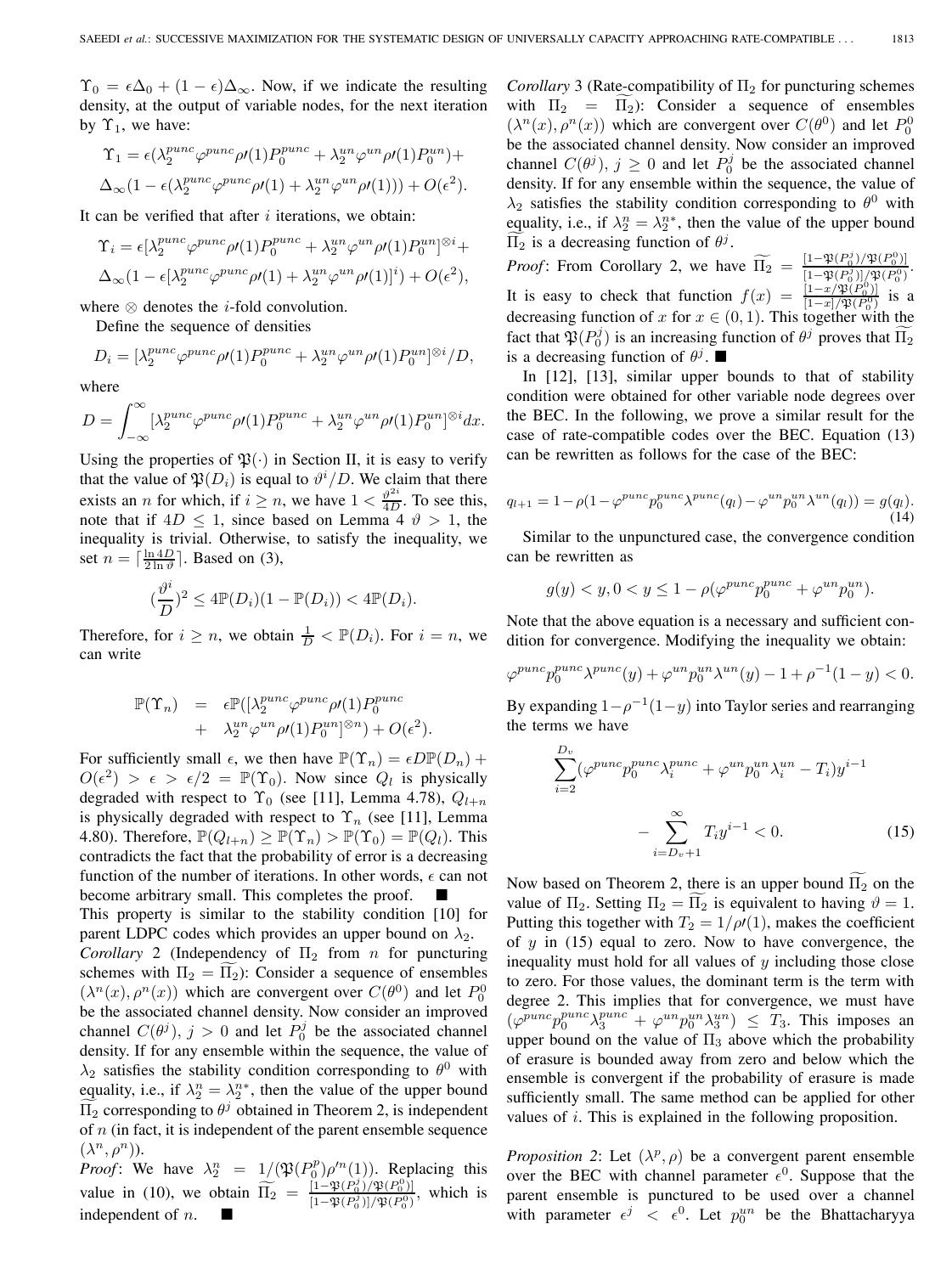constant for this channel, i.e.,  $p_0^{un} = \epsilon^j$ . Also assume that  $\lambda_i^p \neq 0, 2 \leq i \leq n \leq D_v$ . Define

$$
\Pi_i^* = \frac{1 - p_0^{un} \lambda_i^p / T_i}{(1 - p_0^{un}) \lambda_i^p / T_i}.
$$
\n(16)

Then if  $\Pi_i = \Pi_{i,n}^*$  for  $2 \leq i \leq n$ , there exists an upper bound  $\Pi_n^* = \frac{1 - p_0^{kn} \lambda_n^p / T_n}{(1 - p_0^{nn}) \lambda_n^p / T_n}$  on  $\Pi_n$  above which the resulting punctured ensemble is not convergent over  $C(\epsilon^j)$  and below which the ensemble is convergent over  $C(\epsilon^j)$  if the probability of erasure can be made sufficiently small.<sup>6</sup>

*Proof* : As discussed before, to have a threshold upper bound on  $\Pi_n$ , terms with degree  $i < n$  in (15) have to be removed. In order to do so, one has to set

$$
(\varphi^{punc}p_0^{punc}\lambda_i^{punc}+\varphi^{un}p_0^{un}\lambda_i^{un})=T_i, 2\leq i
$$

Using (7) and (8) we can see that this is equivalent to having  $\Pi_i = \frac{1-p_0^{un}\lambda_i^p/T_i}{(1-p_i^{un})\lambda_i^p/T_i}$  $\frac{1-p_0}{(1-p_0^{un})\lambda_i^p/T_i} = \prod_i^*$  for  $2 \le i < n$ . This completes the proof. ■

We now would like to prove that the construction of universally capacity achieving rate-compatible LDPC codes over the BEC can be achieved by applying the SM principle to the values of  $\Pi_i$ , i.e., starting from a parent sequence and for each ensemble member of the sequence, we maximize  $\Pi_2$  as far as the ensemble remains convergent and continue this procedure successively for other  $\Pi_i$  values. This will be performed for each of the  $J$  target channel parameters and we demonstrate that the resulting puncturing patterns are in fact rate-compatible. We also show that if the original parent sequence is capacity achieving, so will be all the  $J$  sequences of punctured ensembles.

*Theorem 3*: Consider a capacity achieving parent ensemble sequence  $(\lambda^n, \rho^n)$  over the BEC with parameter  $\epsilon^0$ , constructed based on the method of [12]. For the set of channel erasure values  $\epsilon^j$  ( $\epsilon^1 > \epsilon^2 > ... > \epsilon^J$ ), we puncture each ensemble within the parent sequence based on the SM principle. The resulting scheme is then universally capacity achieving rate-compatible.

*Proof*: For a given  $n$ , assume that the ensemble includes constituent variable node degrees 2 to  $k$  and the maximum variable node degree  $D_v$ . For  $2 \le i \le k$ , the values of  $\Pi_i^{n,j}$ resulting from the SM principle can be obtained based on Proposition 2. Also note that since the ensemble is designed based on [12], we have  $\lambda_i^n = T_i^n / \epsilon^0$  for  $2 \le i \le k$ . Replacing the values of  $\lambda_i^n$  in (16), we have:

$$
\Pi_i^{n,j} = \frac{1 - \epsilon^j/\epsilon^0}{(1 - \epsilon^j)/\epsilon^0} = \frac{\epsilon^0 - \epsilon^j}{(1 - \epsilon^j)} \triangleq P^{(j)}; 2 \le i \le k, 1 \le j \le J, \forall n,
$$
\n(17)

which is only a function of j. We also set  $\Pi_{D_v}^{n,j} = P^{(j)}$ ,  $\forall n, \forall j$ . In this case, we have (for simplification, the indices  $n$  and  $j$ are dropped for the puncturing-related parameters):

$$
\varphi^{punc}p_0^{punc}\lambda_{D_v}^{punc} + \varphi^{un}p_0^{un}\lambda_{D_v}^{un} = \lambda_{D_v}^n P^{(j)} + \epsilon^j \lambda_{D_v}^n (1 - P^{(j)})
$$

$$
= \epsilon^0 \lambda_{D_v}^n = \epsilon^0 (1 - \sum_{i=2}^k T_i / \epsilon^0) = \epsilon^0 - \sum_{i=2}^k T_i, \qquad (18)
$$

<sup>6</sup>Note that for  $i = 2$ , we have  $\Pi_2^* = \widetilde{\Pi_2}$ .

where we use  $(7)$ ,  $(8)$  and  $(17)$  for the first equality and  $(17)$  for the second equality. To demonstrate that the resulting scheme is convergent over  $C(\epsilon^j)$ , it is enough to show that (15) holds for the given puncturing fractions  $\Pi_i^{n,j}$ . In (15), after applying the SM principle, the terms with  $i = 2$  to k will all be equal to zero, and the terms with  $i > D_v$  are equal to  $-T_i y^{i-1}$  and will be negative. We show the sum of the remaining terms by  $S$  and will have:

$$
S = \left(\sum_{i=k+1}^{D_v - 1} -T_i\right)y^{i-1} + \left((\epsilon^0 - \sum_{i=2}^k T_i) - T_{D_v}\right)y^{D_v - 1} <
$$
  

$$
\sum_{i=k+1}^{D_v - 1} -T_i + \epsilon^0 - \sum_{i=2}^k T_i - T_{D_v}\right)y^{D_v - 1} = (\epsilon^0 - \sum_{i=2}^{D_v} T_i)y^{D_v - 1} < 0,
$$

where the first equality is obtained based on (18), the first inequality is a result of  $y^{i-1} > y^{D_v-1}$  for  $i < D_v$  and  $0 < y <$ 1, and the last inequality holds based on (4). This completes the convergence proof.

Now we prove that

(

$$
R^{n,j}/c(\epsilon^j) = R^{n,0}/c(\epsilon^0). \tag{19}
$$

 $i=2$ 

Note that  $\Pi^{n,j} = \sum_{i=2}^{D_v} \overline{\lambda}_i^n \Pi_i^{n,j} = \Pi_i^{n,j}; 2 \le i \le D_v, 1 \le j \le n$ J. We then have

$$
\frac{R^{n,j}}{c(\epsilon^j)} = \frac{R^{n,0}/(1 - \Pi^{n,j})}{1 - \epsilon^j} = \frac{R^{n,0}}{1 - \epsilon^0} = \frac{R^{n,0}}{c(\epsilon^0)},
$$

where the 2nd equality is obtained based on (17). This proves (19). Now since the parent ensemble is capacity achieving,  $\lim_{n\to\infty} R^{n,0} = c(\epsilon^0)$ . Based on (19), this implies that  $\lim_{n\to\infty} R^{n,j} = c(\epsilon^j)$  for any j. This proves the universally capacity achieving property. To see the rate-compatibility, similar to the argument in Corollary 3, one can see that  $\Pi_i^{n,j}$ in (17) is a decreasing function of  $\epsilon^{j}$  (increasing function of channel quality) for any n. Therefore, for  $\epsilon^m < \epsilon^k$ , we have  $\Pi_{i}^{n,k} > \overline{\Pi}_{i}^{n,m}$ ;  $i \in \{2, ..., k, D_{v}\}$ . This completes the proof. ■

This result is consistent with the one obtained in [17] stating that random puncturing of a parent ensemble over the BEC preserves the distance to capacity. The approach taken in [17] is, however, different and is based on the fact that one can model the puncturing of an ensemble over the BEC as the concatenation of the original BEC channel with another BEC channel with erasure rate equal to puncturing. Similar to the flatness condition, the approach of [17] is not extendable to other BIOSM channels. The importance of our approach is that in principle, it may be extendable to other BIOSM channels where we can expect that applying the SM principle to compute  $\Pi_i$  values, might also result in (a scheme performing close to) a universally capacity achieving rate-compatible scheme. Unlike the BEC case, however, the upper bounds on  $\Pi_i$  have to be estimated numerically (similar to the procedure we use to compute the upper bounds of  $\lambda_i, i > 2$ , for the unpunctured case) except for  $\Pi_2$  whose upper bound is given by Theorem 2. Applying this procedure to the capacity approaching ensembles designed based on the method of Section III as parent ensembles, we have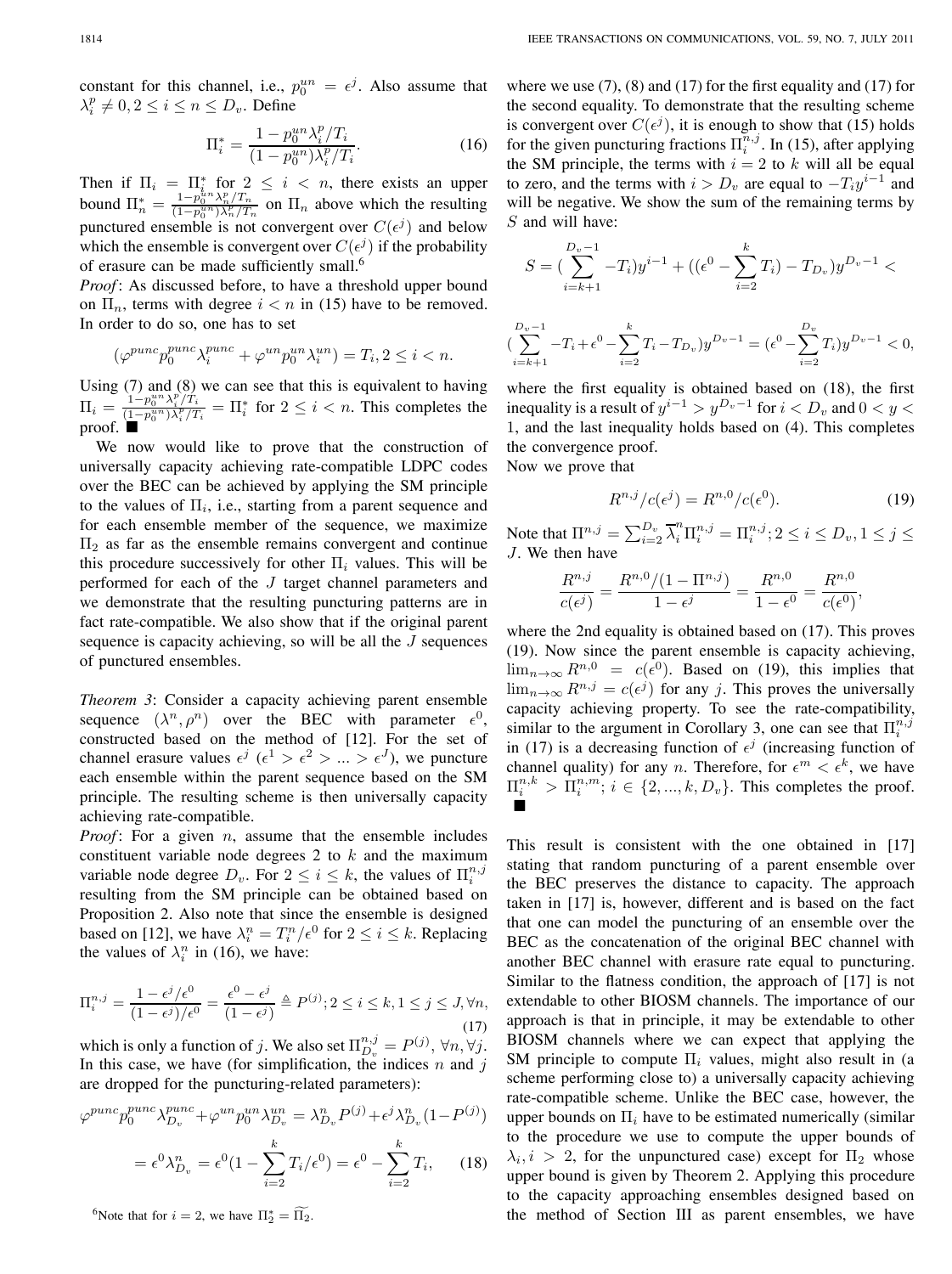

Fig. 1. The values of  $\lambda_3^U, \lambda_3^*$  and  $\lambda_3$  vs.  $D_c$  for a check-regular ensemble over the BIAWGN channel with  $\sigma = .9574$ .

in-fact been able to design universally capacity approaching rate-compatible ensembles over other BIOSM channels.

It is important to note that the values of  $\Pi_i^{j,n}$  in Theorem 3 do not depend on  $i$  and  $n$ . While independency of  $i$  is a special property for the BEC, based on Corollary 2 these values are independent from  $n$  for  $i = 2$  over any BIOSM channel. Our numerical results show that for a given  $i > 2, i \neq D_v$  and j, the values of  $\Pi_i^{j,n}$  are very close for different values of n, suggesting a general independency from  $n$ .

## VI. DESIGN EXAMPLES

We first present a plot of the upper and lower bounds on  $\lambda_3$  related to Theorem 1, namely  $\lambda_3^U$  and  $\lambda_3^*$  as well as the numerically calculated values for  $\lambda_3$  for different values of  $D_c$ . The results are for check-regular ensembles over a BIAWGN channel with the noise standard deviation of  $\sigma = .9574$  (capacity=1/2). As can be seen in Fig. 1,  $\lambda_3$  is a strictly decreasing function of  $D_c$  similar to  $\lambda_2$ .

*Example 1:* We apply our method to design ensembles for a BIAWGN channel with capacity  $1/2$  ( $\sigma = .9574$ ). As a point of reference, we consider the 4th ensemble of Table II in [10] with maximum variable node degree of 50, refereed to as  $C_{AWGN}$ . This ensemble has the best performance among the rate one-half ensembles designed in [10] for the BIAWGN channel. The check node degree distribution of this ensemble is  $\rho_{AWGN}(x) = .33620x^8 + .0883x^9 + .57497x^{10}$ . The threshold of this ensemble is  $\sigma = .9718$ . The capacity of a channel with  $\sigma = .9718$  is equal to .5045, implying that the rate of this ensemble is 99.1% of the capacity. Keeping the same check node distribution, and setting  $k$ , the number of constituent variable node degrees to 24, we design the following variable node degree distribution based on the SM method:<sup>7</sup>

 $\lambda(x) = .1826x + .1602x^2 + .0297x^3 + .0306x^4 + .0306x^5 +$  $.0307x^{6} + .0306x^{7} + .0297x^{8} + .0296x^{9} + .0288x^{10} +$  $.0288x^{11} + .0279x^{12} + .0225x^{13} + .0171x^{14} + .0135x^{15} +$  $.0099x^{16} + .0081x^{17} + .0054x^{18} + .0045x^{19} + .0036x^{20} +$ 

TABLE I PERFORMANCE OF A CHECK-REGULAR SEQUENCE DESIGN BASED ON THE SM METHOD OVER A BIAWGN CHANNEL WITH  $\sigma = .9557$ 

| $D_c$ | $R_{AWGN}/c(.9557)$ | k. |
|-------|---------------------|----|
| 5     | .8902               |    |
| 6     | .9386               |    |
|       | .9520               |    |
|       | .9653               |    |
| 9     | .9756               | 10 |
| 10    | .9884               | 18 |

$$
.0027x^{21} + .0018x^{22} + .0018x^{23} + .0009x^{24} + .2460x^{59}.
$$

The rate of this ensemble is 0.4950 which is 99.0% of the capacity, showing almost the same distance to capacity as  $C_{AWGN}$ . The disadvantage of this ensemble compared to  $C_{AWGN}$ , is having a larger maximum variable node degree and larger number of constituent variable node degrees. The average check node degree for this ensemble is about 10.1569.

We applied the SM method to design a check-regular ensemble with  $D_c = 10$  (with the same values for  $\sigma$  and  $k$ ), and we were able to design an ensemble whose rate was also 99.0% of the capacity. This suggests that at least for the designs based on SM, the important factor that determines the ensemble performance, is the average check node degree rather than the actual check node degree distribution. In other words, no optimization on the check node side would be necessary.

*Example 2:* Consider the following sequence design of check-regular ensembles for channel parameter  $\sigma = .9557$ . We start with  $D_c = 5$  and  $k = 3$ , and for  $D_c > 5$ , we set  $k = 2^{Dc-6} + 2$ . This means that the number of constituent variable node degrees for an ensemble with check node degree  $D<sub>c</sub>$  is roughly twice that of an ensemble with check node degree  $D_c - 1$ . As can be seen in Table I, the performance of the ensembles consistently improves as the average check node degree increases. The performance of the ensemble with  $D_c = 10$  in Table I is slightly less than 99% of the capacity. *Example 3:* For the Binary Symmetric Channel (BSC), we consider the ensemble  $C_{BSC}$  designed based on optimization in Example 2 of [10]. This rate one-half ensemble has check node degree distribution  $\rho_{BSC}(x) = .25x^9 + .75x^{10}$  and threshold  $\theta = .106$ . This implies that for check node degree distribution  $\rho_{BSC}(x)$  and channel parameter  $\theta = .106$ , the best achievable rate based on optimization is 0.5. We now apply the SM method to design an ensemble with the same check node degree distribution and channel parameter. The designed ensemble has the following variable node degree distribution where we have limited the number of constituent variable node degrees  $k$  to 22:

 $\lambda(x) = .1666x + .1644x^2 + .0171x^3 + .0190x^4 + .0219x^5 +$  $.0228x^6 + .0238x^7 + .0257x^8 + .0266x^9 + .0285x^{10} +$  $.0304x^{11} + .0323x^{12} + .0352x^{13} + .0390x^{14} + .0380x^{15} +$  $.0314x^{16} + .0247x^{17} + .0200x^{18} + .0152x^{19} + .152x^{20} +$  $.152x^{21} + .1874x^{65}$ .

The rate of this ensemble is .4988 which is very close

<sup>7</sup>The details of the design algorithm and some numerical issues are discussed in the appendix.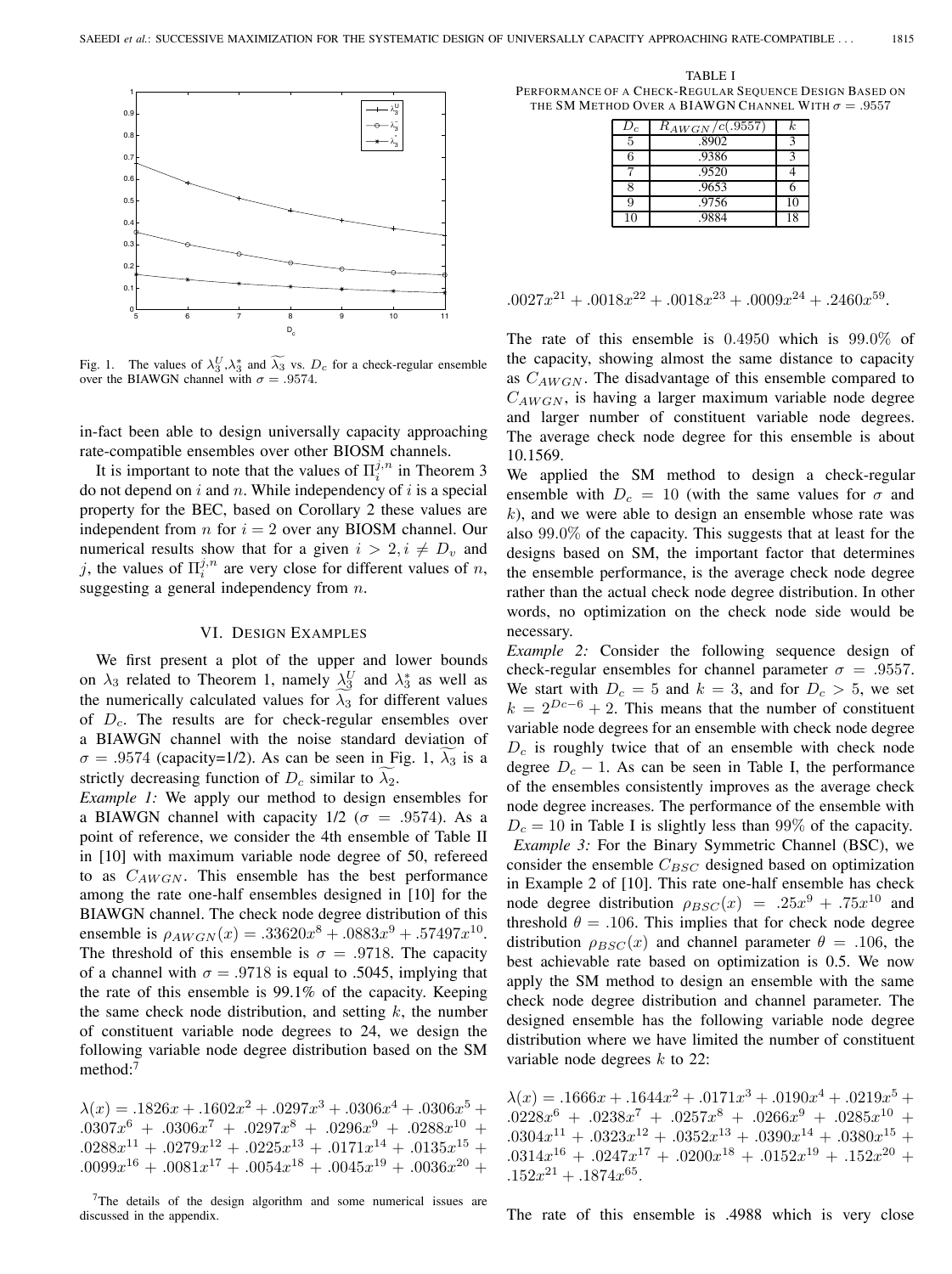

Fig. 2. The rate of the ensemble designed based on the SM method over the BSC with channel cross over probability .106 and check node distribution  $\rho_{BSC}(x)$  versus the number of constituent variable node degrees.



Fig. 3. The ratio of rate to capacity  $(R/C)$  for the rate-compatible ensemble sequence of Table II.

to .5, the best achievable rate based on optimization. The values of  $k$  and  $D_v$  for the designed ensemble are also close to (and smaller than) that of ensemble  $C_{BSC}$ . This code is able to achieve 97.4% of the capacity. This example suggests that the speed of convergence to capacity with respect to the average check node degree is faster for the BIAWGN channel compared to the BSC. The speed of convergence to capacity is considerably higher for the BEC. For the capacity value of 1/2 as an example, with  $D_c = 10$ , one is able to achieve 99.8% of the capacity of the BEC [12].

One advantage of our method is its simple implementation. Taking advantage of this property, we investigate the effect of the number of constituent variable node degrees  $k$  on the achievable code rate. We again consider the check node degree distribution  $\rho_{BSC}(x)$  and for different values of k from 3 to 24, design ensembles using the SM method. In Fig. 2, we have plotted the rate of the designed ensembles versus k. As can be seen, for  $k > 22$ , the curve starts to saturate, implying that there is not any advantage of choosing  $k$  greater than about 22. The values of maximum variable node degrees for the designed ensembles range from 23 to 81. For the rate-compatible codes, we consider the sequence of Table I and puncture the first three ensembles for a set

of four channels with noise powers smaller than that of the parent ensemble. The details are provided in Table II, where we have the puncturing polynomial  $\Pi(x) = \sum_{i=2}^{D_v} \Pi_i x^{i-1}$  to represent the puncturing fractions in the last four columns. In Fig. 3, we have plotted the ratio  $R^{j}/c(\theta^{j})$  of the ensembles of Table II versus the channel noise standard deviation  $\sigma$ . As can be seen, the performance of the punctured codes for a given parent ensemble is similar to or better than the parent ensemble. In fact, we expect the punctured ensemble to perform almost the same as the parent ensemble, similar to the case of the BEC. To justify the improvement resulting from puncturing, we note that although the parent ensembles have been constructed based on the SM method, for finite values of  $D_c$ , they are not necessarily optimal in that they may not provide the best possible rate for the given channel parameter. This leaves the door open for further improvement with puncturing. From Fig. 3, it is also observed that for any given channel parameter, the performance of punctured ensembles approaches the capacity as the average check node degree increases. Based on Table II, the designed sequence also fulfills the rate-compatibility property. Note however that unlike, for example the approach of [16], we did not impose any constraint to guarantee rate-compatibility and our empirical results suggest that this property is inherent in the proposed method. For the case of  $\Pi_2$ , we analytically proved this fact in Corollary 3. To compare the performance of the schemes designed based on the SM principle and those obtained by optimization, we consider the ensemble used in [16] as a reference. This ensemble  $(C)$  has been optimized for the rate one half and has a threshold of  $\sigma = .9557$ . We can assume that ensemble  $C$  has been optimized for the highest rate when the channel parameter  $\sigma$  is set to .9557. The degree distribution of  $C$  is:

$$
\lambda_C(x) = .25105x + .30094x^2 + .00104x^3 + .43853x^9,
$$
  

$$
\rho_C(x) = .63676x^6 + .36324x^7.
$$

Keeping the check node degree distribution of ensemble  $C$ intact, we design an ensemble  $C_{SM}$  with the same number of constituent variable nodes using the SM method:

$$
\lambda_{SM}(x) = .2717x + .2442x^2 + .0371x^3 + .4471x^9.
$$

We then apply the SM method again, this time to puncture  $C_{SM}$ . The puncturing polynomials for the same four channels considered in Table II are given in Table III. The distance to capacity (in dB) for the parent ensemble and its punctured versions is reported in Fig. 4. As can be seen in Fig. 4, the scheme performs very closely to the scheme obtained by optimization-based puncturing of the ensemble  $C$ . In fact, the proposed scheme even slightly outperforms the scheme of [16] on channels with  $\sigma = .6300$  and  $\sigma = .7410$ . The proposed scheme performs inferior only on the best channel parameter ( $\sigma = .4675$ ) and even for this channel parameter, the performance gap is less than  $.08 \text{ dB}$ .<sup>8</sup> We have also demonstrated the performance of random puncturing of the ensemble  $C$  for comparison. Also note again that unlike [16], we did

 $8$ Note that our parent code itself performs close to .1dB worse than  $C$  and the gap in performance is always less than this gap for different puncturing rates.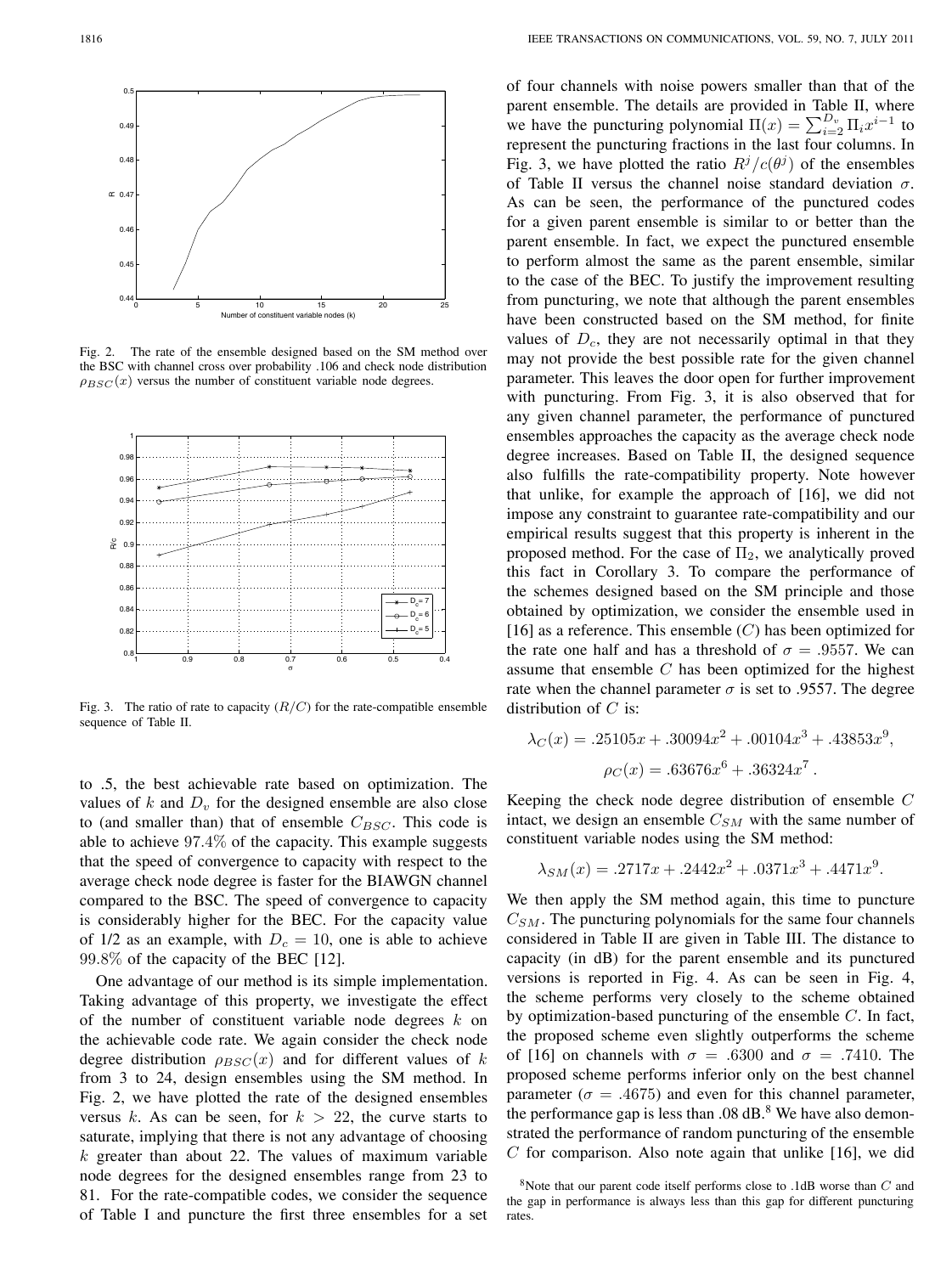| $D_c$          | $\sigma = 0.9557$        | $\sigma = 0.7410$   | $\sigma = 0.6300$     | $\sigma = 0.5609$   | $\sigma = 0.4675$   |
|----------------|--------------------------|---------------------|-----------------------|---------------------|---------------------|
| 5 <sup>5</sup> | $\lambda(x) = .4322x$    | $\Pi(x) = .2947x +$ | $\Pi(x) = .4115x +$   | $\Pi(x) = .4703x +$ | $\Pi(x) = .5308x +$ |
|                | $+.3534x^2+.2144x^5$     | $.2037x^2+.2231x^5$ | $.2697x^2+.3473x^5$   | $.2949x^2+.4676x^5$ | $.3026x^2+.7460x^5$ |
| 6              | $\lambda(x) = 0.3457x$   | $\Pi(x) = .2947x +$ | $\Pi(x) = .4115x +$   | $\Pi(x) = .4703x+$  | $\Pi(x) = .5308x +$ |
|                | $+0.2974x^2 + 0.3569x^6$ | $.2124x^2+.2357x^6$ | $.2755x^2+.3483x^6$   | $.2997x^2+.4142x^6$ | $.3065x^2+.5015x^5$ |
|                | $\lambda(x) = 0.2881x$   | $\Pi(x) = .2947x +$ | $\Pi(x) = .4115x +$   | $\Pi(x) = .4703x +$ | $\Pi(x) = .5308x +$ |
|                | $+0.2556x^2+0.0380x^3$   | $.1921x^2+.3240x^3$ | $.2590x^2 + .4472x^3$ | $.2862x^2+.5063x^3$ | $.2997x^2+.5772x^3$ |
|                | $+0.4183x^{9}$           | $+.2862x^9$         | $+.3638x9$            | $+.4094x^9$         | $+.5950x^{9}$       |

TABLE II THE VALUES OF  $\Pi_i$  USED TO PUNCTURE THE FIRST 3 ENSEMBLES OF THE SEQUENCE OF TABLE I

TABLE III THE VALUES OF  $\Pi_i$ 's USED TO PUNCTURE THE ENSEMBLE  $C_{SM}$ 

| $\sigma = 0.7410$ $\overline{\Pi(x)} = 0.2947x + 0.1921x^2 + 0.3376x^3 + 0.2222x^9$ |
|-------------------------------------------------------------------------------------|
| $\sigma = 0.6300$ $\Pi(x) = 0.4115x + .2600x^2 + .4462x^3 + .3470x^9$               |
| $\sigma = 0.56\overline{09}$ $\Pi(x) = 0.4703x + .2871x^2 + .5063x^3 + .3628x^9$    |
| $\sigma = 0.4675$ $\Pi(x) = 0.5308x + 0.3007x^2 + 0.5820x^3 + 0.4200x^9$            |

not impose any constraint to guarantee rate-compatibility. This reduces the design complexity significantly.

It is interesting to see that based on Tables II and III, except for  $i = D_v$ , the values of  $\Pi_i$  are almost independent (for  $\Pi_2$  provably independent based on Corollary 2) of the parent ensembles and only depend on the channel parameter for which the puncturing is applied. In other words, for a given channel parameter  $\theta^j$ , the computed values of  $\Pi_i$  can universally be applied to any ensemble designed based on the SM method for a given original channel parameter  $\theta^0$  and any arbitrary check node distribution.

### VII. CONCLUSION

In this paper, we proposed the method of successive maximization (SM) for the systematic design of universally capacity approaching rate-compatible LDPC code ensemble sequences over BIOSM channels. The SM method was first applied to design a sequence of capacity approaching parent ensembles. It was then applied to each parent ensemble, this time to design rate-compatible puncturing schemes. As part of our results, we were able to extend the stability condition which was previously derived for degree-2 variable nodes to other variable node degrees as well as to the case of ratecompatible codes. Consequently, we rigorously proved that using the SM principle, one is able to design universally capacity achieving rate-compatible LDPC code ensemble sequences over the BEC. Unlike the previous results on such schemes over the BEC in the literature, the proposed SM approach can be naturally extended to other BIOSM channels. Using such an extension, we designed rate-compatible codes over the BIAWGN channel and the BSC whose performance universally approaches the capacity as the average check node degree increases. We demonstrated that for finite values of  $D<sub>c</sub>$ , the performance of the ensembles designed by our method is comparable to those designed based on optimization. One important direction in the continuation of this work is to analytically compute the values of  $\lambda_i$  or to devise design algorithms which are more robust against numerical errors. This can pave the road for demonstrating that the proposed sequences can in fact achieve the capacity of BIOSM channels.



Fig. 4. Performance comparison of schemes constructed based on the proposed SM method and those constructed based on optimization method of [16].

## APPENDIX

## DESIGN ALGORITHM AND NUMERICAL STABILITY ISSUES

The design method of Section III can be formulated into the following algorithm which will be referred to as Algorithm 1. Let  $k$  be the number of constituent variable node degrees. Starting from  $i = 2$ , we need to find  $\lambda_i = \sup{\{\Lambda_i(\rho(x), \theta^0)\}}$ for different values of *i* successively. We know that  $\lambda_2 = \lambda_2^*$ , and thus start from  $i = 3$ . The calculation of  $\lambda_i$  can be performed by continuously increasing the value of  $\lambda_i$  from zero and in each step, checking if the ensemble with sufficiently large  $D_v$  is convergent using density evolution. In each step i, we always set  $\lambda_{D_v} = 1 - \sum_{j=2}^{i} \lambda_j$ . We repeat this process for successive values of *i* until either  $\lambda_{D_v} < 0$  for a given value of i, or  $i > k + 1$ . Then, we decrease the value of  $D<sub>v</sub>$  as far as the ensemble remains convergent. We, however, remind the reader that since the computations are performed in critical values of  $\lambda_i$  (i.e., at the border of stability/instability), this algorithm is very sensitive to numerical errors. To mitigate the effect of such errors, one has to use density evolution with very high precision as well as very small increments in the values of  $\lambda_i$  in the vicinity of the threshold  $\lambda_i$ . This in turn, increases the computational complexity. Consequently, reducing the precision may result in numerical errors which usually propagate to other steps. This issue will be discussed in this appendix.

Concentrating on the computation of  $\lambda_3$ , we note that this computation directly depends on the value of  $\lambda_2$  and is performed under the assumption that  $\lambda_2 = \lambda_2$ . The important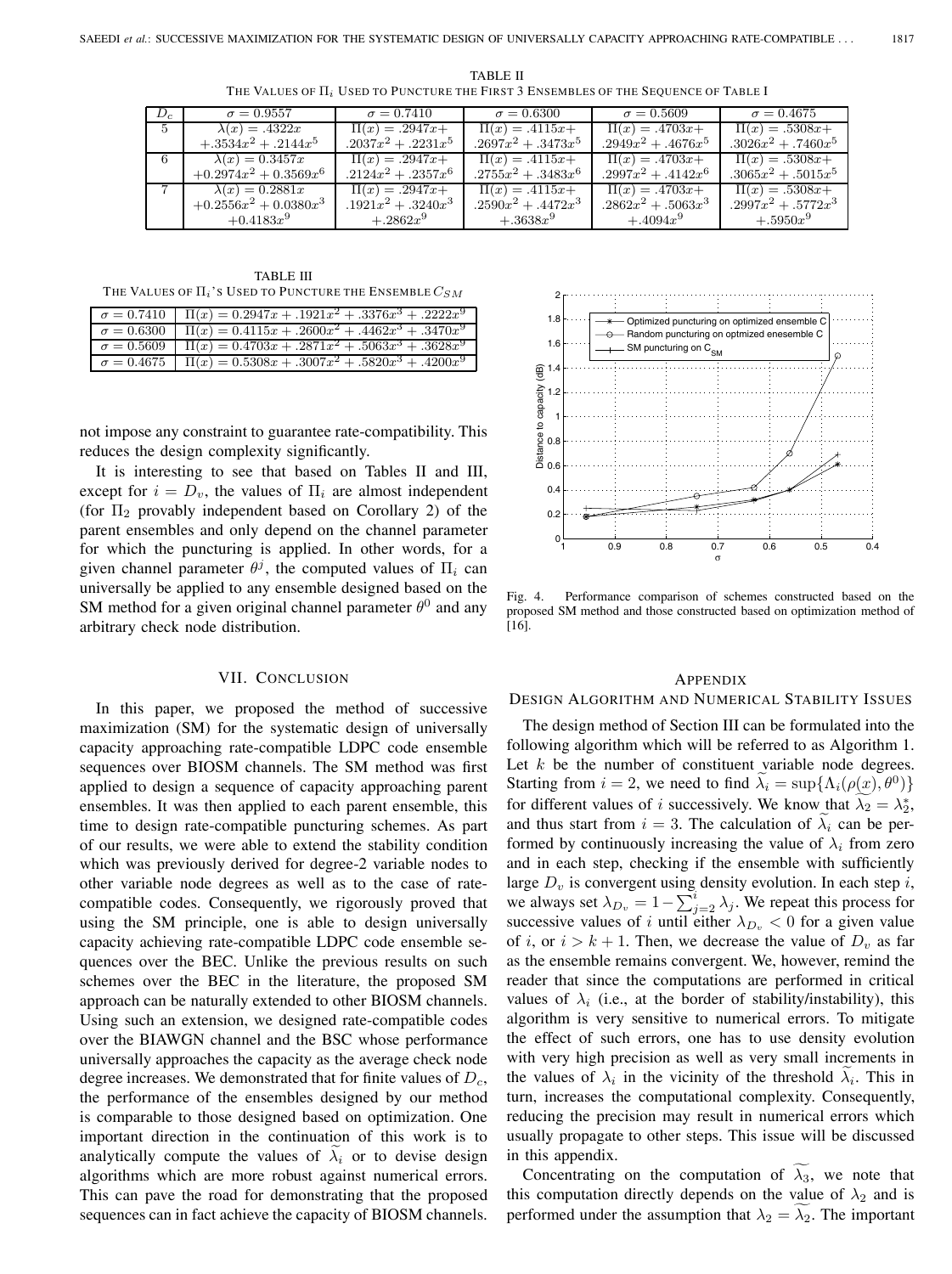question, however, is that what happens if the value of  $\lambda_2$ is slightly different from  $\lambda_2$  due to numerical errors. Is the upper bound on  $\lambda_3$  a continuous function of  $\lambda_2$  such that the computed upper bound for  $\lambda_3$  tends to  $\lambda_3$  if  $\lambda_2$  tends to  $\lambda_2$ ? Based on our numerical results, the answer to this question is positive. In fact, we have been able to prove this for the case of the BEC in the next proposition. We conjecture that such continuity also exists for other channels as well as other variable node degrees.

*Proposition* 3: Over the BEC, consider a code-channel pair  $E = (\lambda_2, \lambda_3, D_v, \rho(x); \epsilon)$  where  $D_v$  can be made arbitrarily large. For any given value of  $\lambda_2$  in  $\Lambda_2(\rho(x), \epsilon)$ , define the set  $A = {\lambda_3 : \exists D_v, E \text{ is convergent}}$  and  $\Im(\lambda_2) = \sup(A)$ . Then,  $\Im$  is a continuous function of  $\lambda_2$ . In particular,  $\Im$  is continuous at  $\lambda_2 = \lambda_2$ .

*Proof*: Using the convergence condition (6) for  $k = 3$  and rearranging the terms, we have

$$
\lambda_3 < \sum_{i=3}^{\infty} \frac{T_i}{\epsilon} x^{i-3} + \frac{\lambda_2 - \lambda_2}{x} - \frac{1 - \lambda_2 - \lambda_3}{\epsilon} x^{D_v - 3}.\tag{20}
$$

Now note that if  $\lambda_3 \in A$  for a certain  $D_v$ , for any greater value of  $D_v$ , we still have  $\lambda_3 \in A$ . Therefore the value of  $\Im(\lambda_2)$  does not change if  $D_v$  tends to infinity. Therefore we have:

$$
\Im(\lambda_2) = \min_{0 < x < x_0} \left\{ \sum_{i=3}^{\infty} \frac{T_i}{\epsilon} x^{i-3} + \frac{\widetilde{\lambda}_2 - \lambda_2}{x} \right\},
$$

where  $x_0 = 1 - \rho(1 - \mathfrak{P}(P_0))$ , and we have neglected the last term of (20) assuming that  $D_v$  tends to infinity. First, we where  $x_0 = 1 - \rho(1 - \mathfrak{P}(P_0))$ , and we have neglected the<br>last term of (20) assuming that  $D_v$  tends to infinity. First, we<br>prove that  $\lim_{\lambda_2 \to \tilde{\lambda}_2} \Im(\lambda_2) = \Im(\widetilde{\lambda_2}) = \widetilde{\lambda_3}$ . We define  $f_1(x) =$  $\sum_{i=3}^{\infty} \frac{T_i}{\epsilon} x^{i-3} + \frac{b}{x}$ , where  $b = \tilde{\lambda}_2 - \lambda_2, 0 \le b \le \tilde{\lambda}_2$ . For  $b = 0 \; (\lambda_2 = \lambda_2)$ , the minimum of this function in the interval  $[0, \infty)$  is at  $x = 0$ . Now assume that  $b > 0$ . The second derivative of this function is strictly positive in the interval  $(0, \infty)$ . In other words, this function has a local minimum in this interval which is the root of equation  $f_1'(x) = 0$  where  $f'_1(x) = \sum_{i=4}^{\infty} \frac{T_i}{\epsilon} (i-3)x^{i-4} - \frac{b}{x^2}$ . This equation has only one root in the interval of  $(0, \infty)$ . It can easily be seen that if  $b$  tends to zero, the root of the equation also tends to zero. In other words,  $argmin(f_1(x))$  tends to zero as *b* tends to zero. Thus we can conclude that  $\Im(\lambda_2)$  is continuous at  $\lambda_2 = \lambda_2$ . The proof of continuity for other points is straight forward. ■

As previously mentioned, Algorithm 1 requires very high precision to mitigate the effect of numerical errors. The reason is that the value of  $\lambda_i$  is very sensitive to the value of  $\lambda_{i-1}$ . For example, although we proved in Proposition 3 that for the BEC, function  $\Im$  is continuous at  $\lambda_2 = \lambda_2$ , one can verify that It is that the value of  $\lambda_i$  is very sensitive to the value of  $\lambda_{i-1}$ .<br>For example, although we proved in Proposition 3 that for the BEC, function  $\Im$  is continuous at  $\lambda_2 = \lambda_2$ , one can verify that  $\frac{d}{d\lambda_2} \Im$ deviation from  $\lambda_2$  will cause a significant deviation from the value of  $\lambda_3$ . Moreover, the computation of the exact value of  $\lambda_{i-1}$  by density evolution requires very high precision. For example, using a similar method to that of Algorithm 1 to compute  $\lambda_2$  with a reasonable complexity (in our case, dynamic range of [-50,50] and 13-bit quantization) would result in a value for  $\lambda_2$  which is non-negligibly different from (and usually greater than)  $\lambda_2^*$  (the difference can some times be as high as half a percent of  $\lambda_2$ ). Now if we set  $\lambda_2 = \lambda_2 = \lambda_2^*$ 

and compute the value of  $\lambda_3$  and subsequently the value of  $\lambda_4$ , the computed value for  $\lambda_4$  will appear to be close to zero. This, however, is not the correct value, at least for the case of the BEC where we already know that  $\lambda_4 = \lambda_4^*$ . The close to zero value of  $\lambda_4$  is caused by the fact that the computed value of  $\lambda_3$  is sightly larger than its true value (this is confirmed for the case of the BEC where we already know the true value of  $\lambda_3$ ). To prevent this, we need to slightly reduce the value of  $\lambda_3$  from its computed upper bound. At the same time, the amount of reduction in the value of  $\lambda_3$  is very critical and may make the computed value for  $\lambda_4$  too large. This in turn will cause the computed value for  $\lambda_5$  in the next step to be close to zero. In general, a numerical error at one step propagates to the following steps. One way to prevent  $\lambda_{i+1}$  to tend to zero at step  $i + 1$  due to an over-estimated value of  $\lambda_i$  in the previous step (step i), is to let  $\lambda_{i+1}$  to also increase to a fraction of  $\lambda_i$  while increasing  $\lambda_i$ . This joint increment can also be applied to more than 2 consecutive degree coefficients. This means that at step i, while increasing  $\lambda_i$ , we also increase  $\lambda_{i+1}, \ldots, \lambda_{i+K}$ , to a fraction of  $\lambda_i$ . We then increase *i* by 1, and set all coefficients with index greater than  $i$  to zero, and repeat the process. At each step, after the maximization is performed, we still multiply the resulting value by a constant  $\alpha$  less than or equal to 1.<sup>9</sup> Using this joint increment technique, the values of  $\lambda_i$  to  $\lambda_{i+K}$  at step *i* become less dependent on the value of  $\alpha$  used at step  $i - 1$ .

#### **REFERENCES**

- [1] C. Di, D. Proietti, I. E. Telatar, T. J. Richardson, and R. L. Urbanke, "Finite-length analysis of low-density parity-check codes on the binary erasure channel," *IEEE Trans. Inf. Theory*, vol. 48, no. 6, pp. 1570–1579, June 2002.
- [2] M. Luby, M. Mitzenmacher, M. A. Shokrollahi, D. Spielman, and V. Stemann, "Practical loss-resilient codes," in *Proc. 29th ACM Symposium Theory Computing*, 1997, pp. 150–159.
- [3] A. Shokrollahi, "Capacity-achieving sequences," in *Codes, Systems, and Graphical Models (IMA Volumes in Mathematics and Its Applications)*, B. Marcus and J. Rosenthal, editors. Springer-Verlag, 2000, vol. 123, pp. 153–166.
- [4] A. Shokrollahi, "New sequences of linear time erasure codes approaching the channel capacity," in *Proc. 13th International Symposium Applied Algebra, Algebraic Algorithms, Error Correcting Codes* (M. Fossorier, H. Imai, S. Lin, and A. Poli), no. 1719, Lecture Notes in Computer Science, pp. 65–76, 1999.
- [5] P. Oswald and A. Shokrollahi, "Capacity-achieving sequences for the erasure channel," *IEEE Trans. Inf. Theory*, vol. 48, no. 12, pp. 3017– 3028, Dec. 2002.
- [6] I. Sason and R. Urbanke, "Parity-check density versus performance of binary linear block codes over memoryless symmetric channels," *IEEE Trans. Inf. Theory*, vol. 49, no. 7, pp. 1611–1635, July 2003.
- [7] I. Sason and R. Urbanke, "Complexity versus performance of capacityachieving irregular repeat-accumulate codes on the binary erasure channel," *IEEE Trans. Inf. Theory*, vol. 50, no. 6, pp. 1247–1256, June 2004.
- [8] H. D. Pfister, I. Sason, and R. Urbanke, "Capacity-achieving ensembles for the binary erasure channel with bounded complexity," *IEEE Trans. Inf. Theory*, vol. 51, no. 7, pp. 2352–2379, July 2005.
- [9] H. D. Pfister and I. Sason, "Accumulate-repeat-accumulate codes: capacity-achieving ensembles of systematic codes for the erasure channel with bounded complexity," *IEEE Trans. Inf. Theory*, vol. 53, no. 6, pp. 2088–2115, June 2007.
- [10] T. J. Richardson, A. Shokrollahi, and R. L. Urbanke, "Design of capacity approaching irregular low density parity check codes," *IEEE Trans. Inf. Theory*, vol. 47, no. 2, pp. 619–637, Feb. 2001.

<sup>9</sup>In our simulations, we have used  $\alpha = 0.95$  and  $K=2$  which is applied for  $i > 3$ .